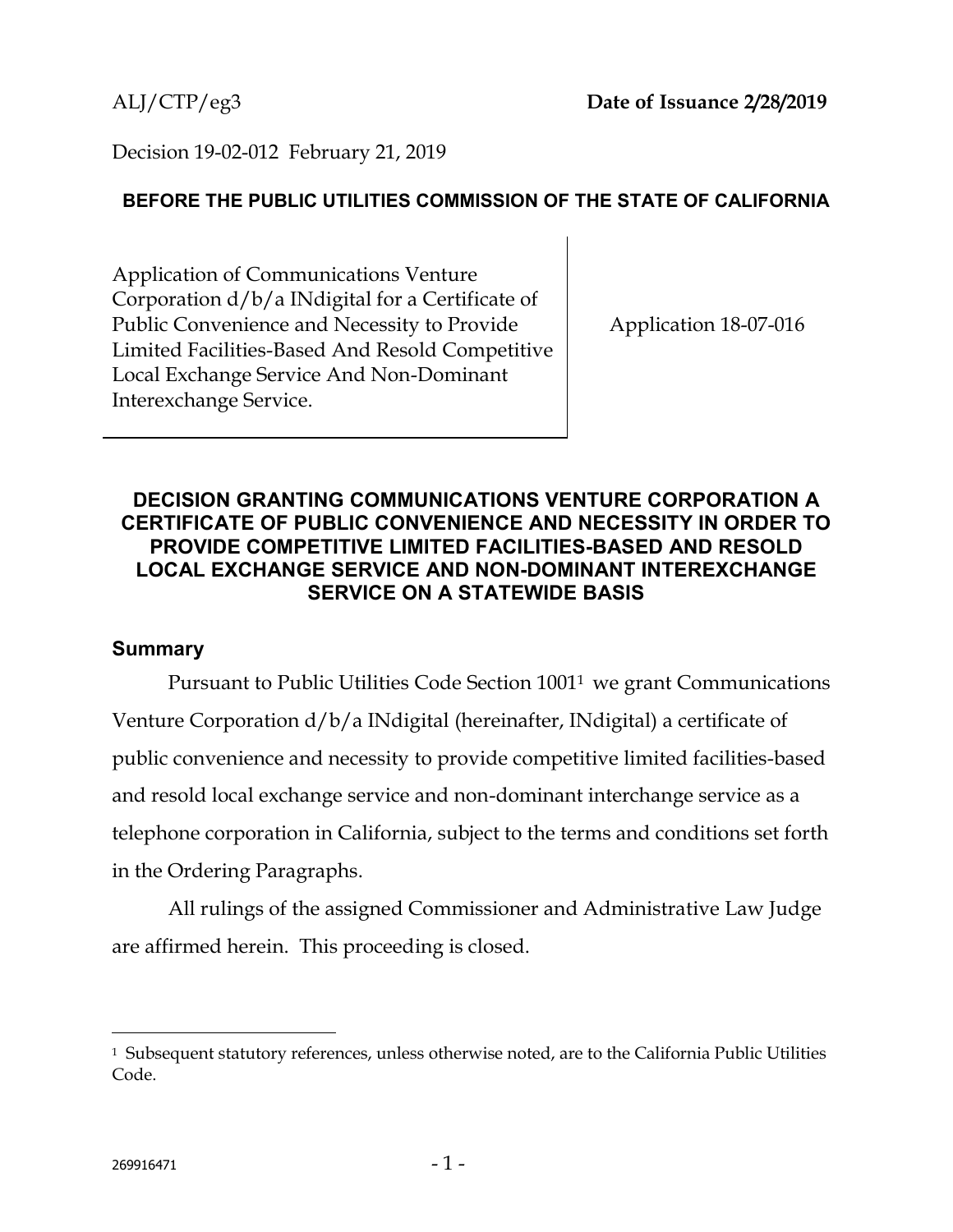## **1. Background**

 $\overline{a}$ 

On July 20, 2018, INdigital, an Indiana corporation, filed Application (A).18-05-002 for a Certificate of Public Convenience and Necessity (CPCN) authority to provide competitive limited facilities-based and resold local exchange services in the service territories of Citizens Telecommunications Company of California, Inc., d/b/a Frontier Communications of California (Frontier Communications), Consolidated Communications of California Company (Consolidated Communications, formerly SureWest Telephone), Frontier California Inc. (Frontier California). <sup>2</sup> Frontier Communications of Southwest Inc. (Frontier Southwest), and (Application), and Pacific Bell Telephone Company d/b/a AT&T California (AT&T California), and non-dominant interchange service in California. 3

Notice of the Application appeared on the California Public Utilities Commission's (Commission) daily calendar on July 11, 2018. No protests or responses to the application were filed. A prehearing conference (PHC) was held on October 18, 2018. The Scoping Memo and Ruling (Scoping Memo) was issued on October 25, 2018.

INdigital proposes to provide competitive limited facilities-based and resold local exchange service and non-dominant interchange service. INdigital intends to offer transitional enhanced 911 emergency services to government agencies that administer and deliver emergency services using the 911 dialing

<sup>2</sup> Frontier California was formerly Verizon California, Inc. (Verizon). As of April 1, 2016, Verizon's operations in California were acquired and are now operated by Frontier California, Inc., pursuant to Decision (D.) 15-12-005.

<sup>3</sup> SureWest Telephone was acquired by Consolidated Communications Inc. in 2012, pursuant to D.12-06-004, and SureWest Telephone changed its name to Consolidated Communications of California Company as of January 1, 2016.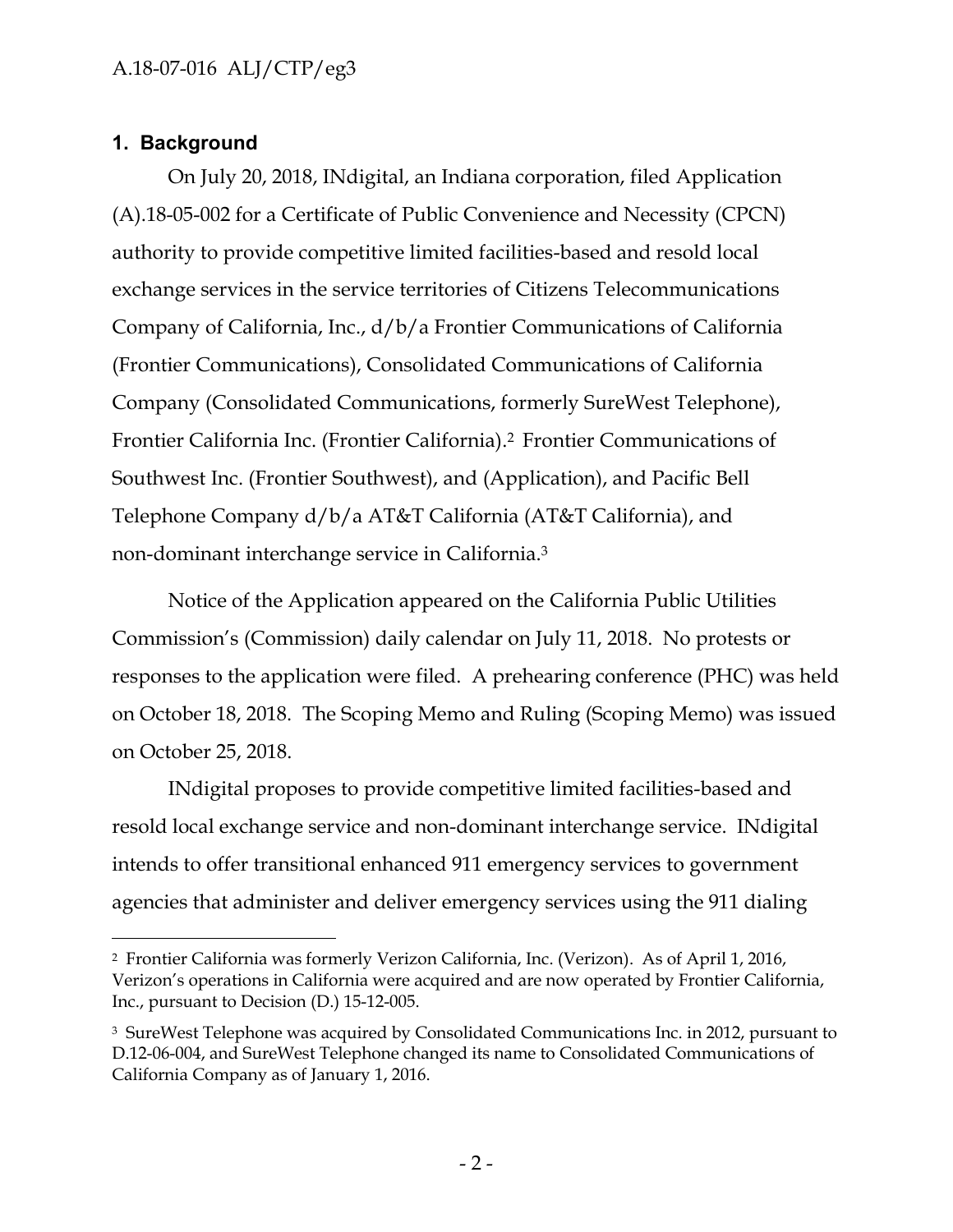code. Specifically, if its proposal is selected in the California Office of Emergency Services' (OES) bidding process,<sup>4</sup> INdigital will use an Emergency Service Internet Protocol Network and two data centers, located in California, to receive 911 message content that originates from customers and then deliver the message content to the respective regional Public Service Answering Point (PSAP). Using its service platform, INdigital will be able to process message content that originates in the form of a voice call, text message, and other types of multimedia.

INdigital's principal place of business is located at 5312 West Washington Center road, Fort Wayne, Indiana 46553.

### **2. Jurisdiction**

 $\overline{a}$ 

Public Utilities Code Section 216(a) defines the term "[p]ublic utility" to include a "telephone corporation," which in turn is defined in Public Utilities Code Section 234(a) as "every corporation or person owning, controlling, operating, or managing any telephone line for compensation within this state."

INdigital is a telephone corporation and proposes to provide enhanced 911 and next generation 911 service to government agencies in California using facilities owned by other certified carriers in California. Accordingly, INdigital is a public utility that is subject to our jurisdiction.

<sup>4</sup> INdigital states that Office of emergency Services (OES) initiated a bidding process to consider competitive proposals for next generation 911 services to California's statewide emergency response network. According to INdigital, OES divided the state into four regions to assign a 911 service provider to each region, and OES will designate a provider for redundancy, failsafe services on a statewide basis. INdigital intends to apply for both the regional and statewide roles.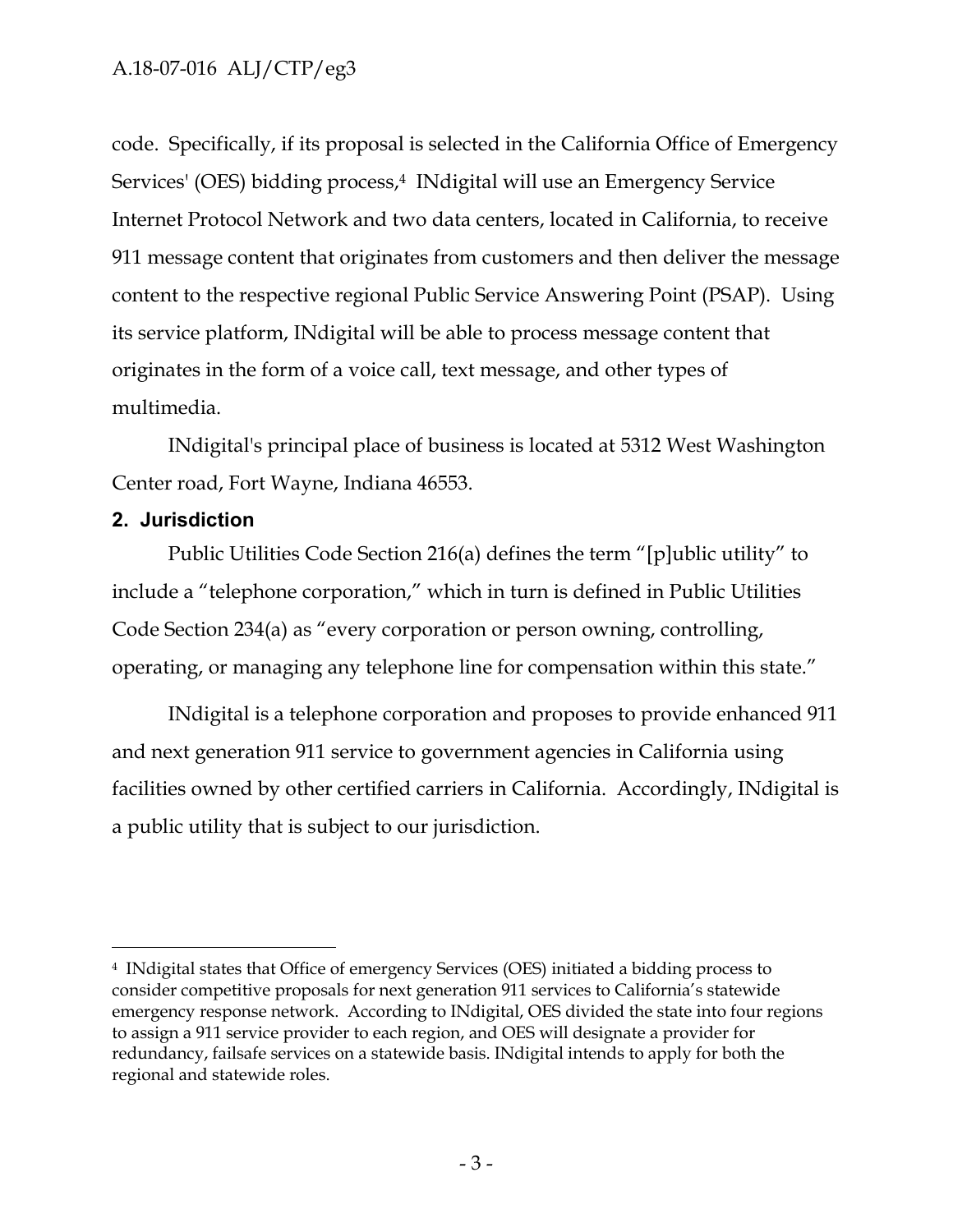## **3. Limited versus Full Facilities-Based CPCN**

INdigital's request for a competitive limited facilities-based CPCN does not preclude it from filing an application at a later date to pursue a full facilities-based CPCN. INdigital must not begin construction of facilities beyond those authorized by this decision until further approval is granted.

## **4. California Environmental Quality Act (CEQA)**

Pursuant to the California Environmental Quality Act (CEQA)<sup>5</sup> and Rule 2.4 of the Commission's Rules of Practice and Procedure (Rules), <sup>6</sup> the Commission acts as the designated lead agency to consider the environmental consequences of projects that are subject to its approval in order that adverse effects are avoided, alternatives are investigated, and environmental quality is restored or enhanced to the fullest extent possible. Since INdigital states that it does not intend to construct any facilities or engage in any ground-disturbing activities, it is reasonable to conclude that there is no possibility that granting this application will have an adverse impact upon the environment. Before INdigital can construct facilities other than equipment to be installed in existing buildings or structures, it must file for additional authority, and submit to any necessary CEQA review.

## **5. Financial Qualifications**

To be granted a CPCN, an applicant for authority to provide competitive limited facilities-based and resold local exchange service and non-dominant interchange service must demonstrate that it has a minimum of \$100,000 cash or cash equivalent, reasonably liquid and readily available to meet the firm's

<sup>5</sup> Public Resources Code § 21000 *et seq*.

<sup>6</sup> Title 20, California Code of Regulations; hereinafter, Rule or Rules.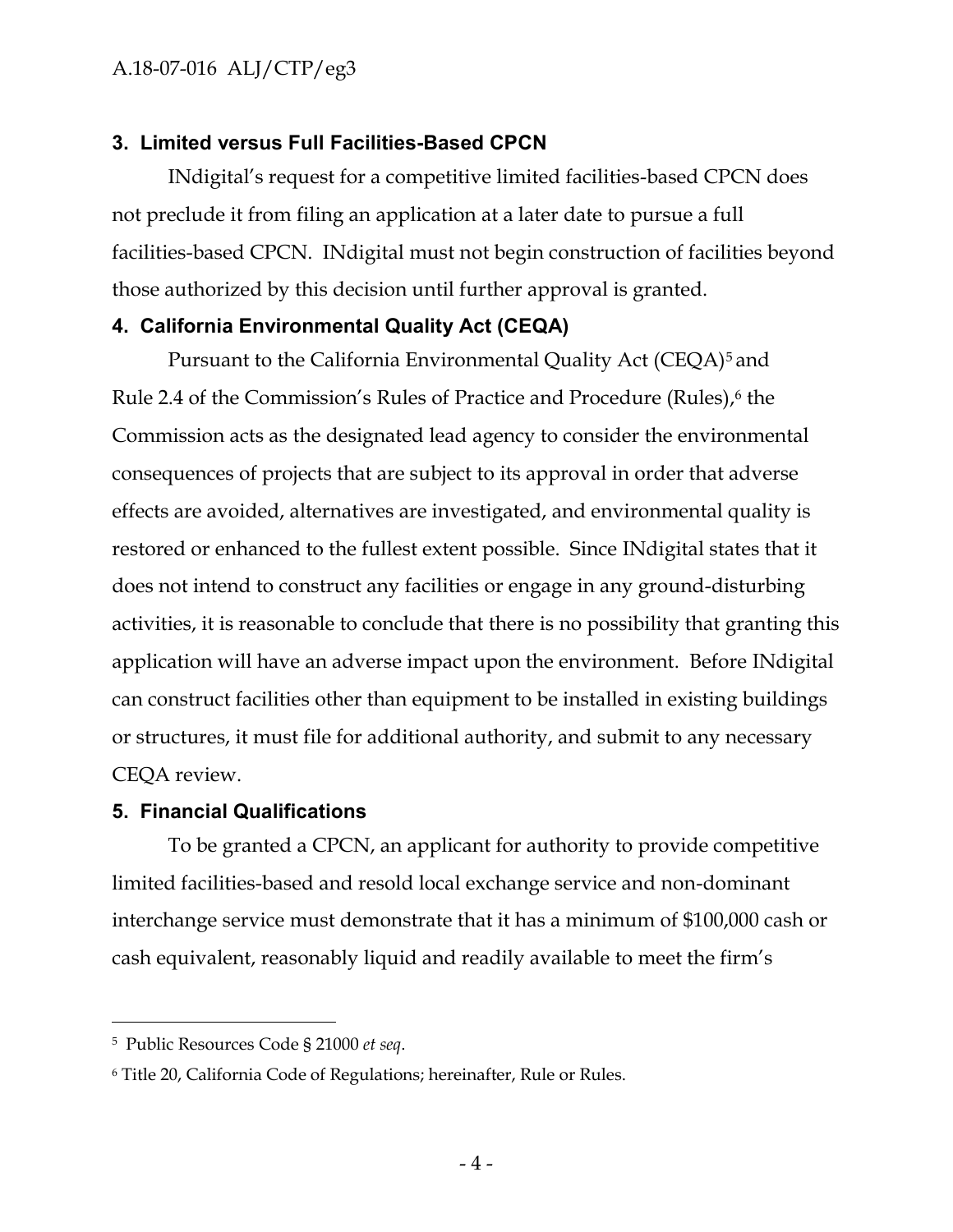start-up expenses.7 An applicant must also demonstrate that it has sufficient additional resources to cover all deposits required by local exchange carriers and/or interexchange carriers in order to provide the proposed service.<sup>8</sup> In the application, INdigital provided audited financial statements demonstrating that \$100,000 plus an amount equal to the deposit that could be required by AT&T California, Frontier California, Frontier Communications, Frontier Southwest, and Consolidated Communications would be available to INdigital for one year following certification. Since INdigital has provided documentation that it possesses a minimum of \$100,000 plus an estimated amount of potential carrier costs and these funds are is reasonably liquid and available, it has demonstrated that it has fulfilled this requirement. INdigital's financial documentation will be subject to verification and review by the Commission for one year to ensure that such funds are available.

## **6. Technical Qualifications and Certifications**

To be granted a CPCN for authority to provide competitive limited facilities-based and resold local exchange service and non-dominant interchange service, an applicant must make a reasonable showing of managerial and technical expertise in telecommunications or a related business.<sup>9</sup> The biographical information for INdigital's management team listed in Exhibit 10

<sup>7</sup> The financial requirement for Competitive Local Exchange Carriers is contained in D.95-12-056, Appendix C. The financial requirement for Non-Dominant Interexchange Carriers is contained in D.91-10-041.

<sup>8</sup> The requirement for Competitive Local Carrier applicants to demonstrate that they have additional financial resources to meet any deposits required by underlying Local Exchange Carriers and/or IECs is set forth in D.95-12-056, Appendix C. For Non-Dominant Interexchange Carriers, the requirement is found in D.93-05-010.

<sup>9</sup> D.95-12-056 at Appendix C, Rule 4.A.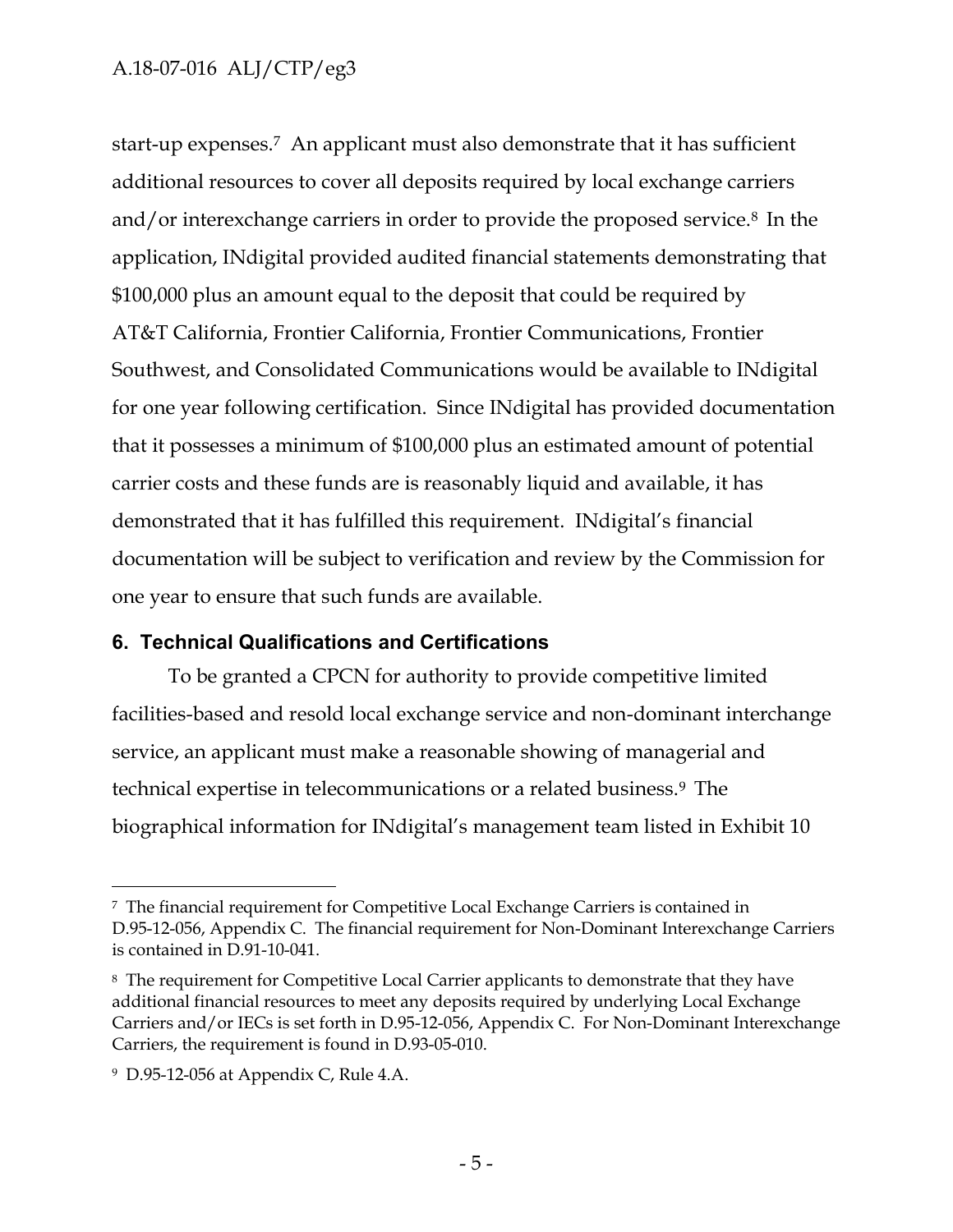demonstrates it has sufficient expertise and training to operate as a telecommunications provider.

With respect to certifications, D.13-05-035 requires a telephone corporation seeking to transfer control to include with its application a broad certification that neither the applicant nor any of its affiliates, officers, directors, partners, agents, or owners (directly or indirectly) of more than 10% of applicant, or anyone acting in a management capacity has, among other items, held a position with a company that filed for bankruptcy, been found liable for misrepresentations to consumers, or agreed to any other type of monetary forfeitures in resolution of any action by any regulatory body, agency, or attorney general.<sup>10</sup> D.13-05-035 provides, however, that if an applicant cannot make this certification, it shall attach relevant documentation.<sup>11</sup>

In its application, INdigital verified that, except for an inadvertent administrative error with its annual customer Proprietary Network Information filing with the Federal Communications Commission (FCC), <sup>12</sup> no one associated with or employed by INdigital as an affiliate, officer, director, partner, or owner of more than 10 percent of Indigital, or anyone acting in a management capacity for Indigital:

(a) held one of these positions with a company that filed for bankruptcy; (b) been personally found liable, or held one of these positions with a company that has been found liable, for fraud, dishonesty, failure to disclose, or misrepresentations to

<sup>&</sup>lt;sup>10</sup> Order Instituting Rulemaking to Revise the Certification Process for Telephone Corporations and the Registration Process for Wireless Carriers, 2013 Cal. PUC LEXIS 268, Ordering Paragraph 14 (OIR Certification Process).

<sup>11</sup> *Id.* at \*59-61.

<sup>12</sup> *See* Application at 11.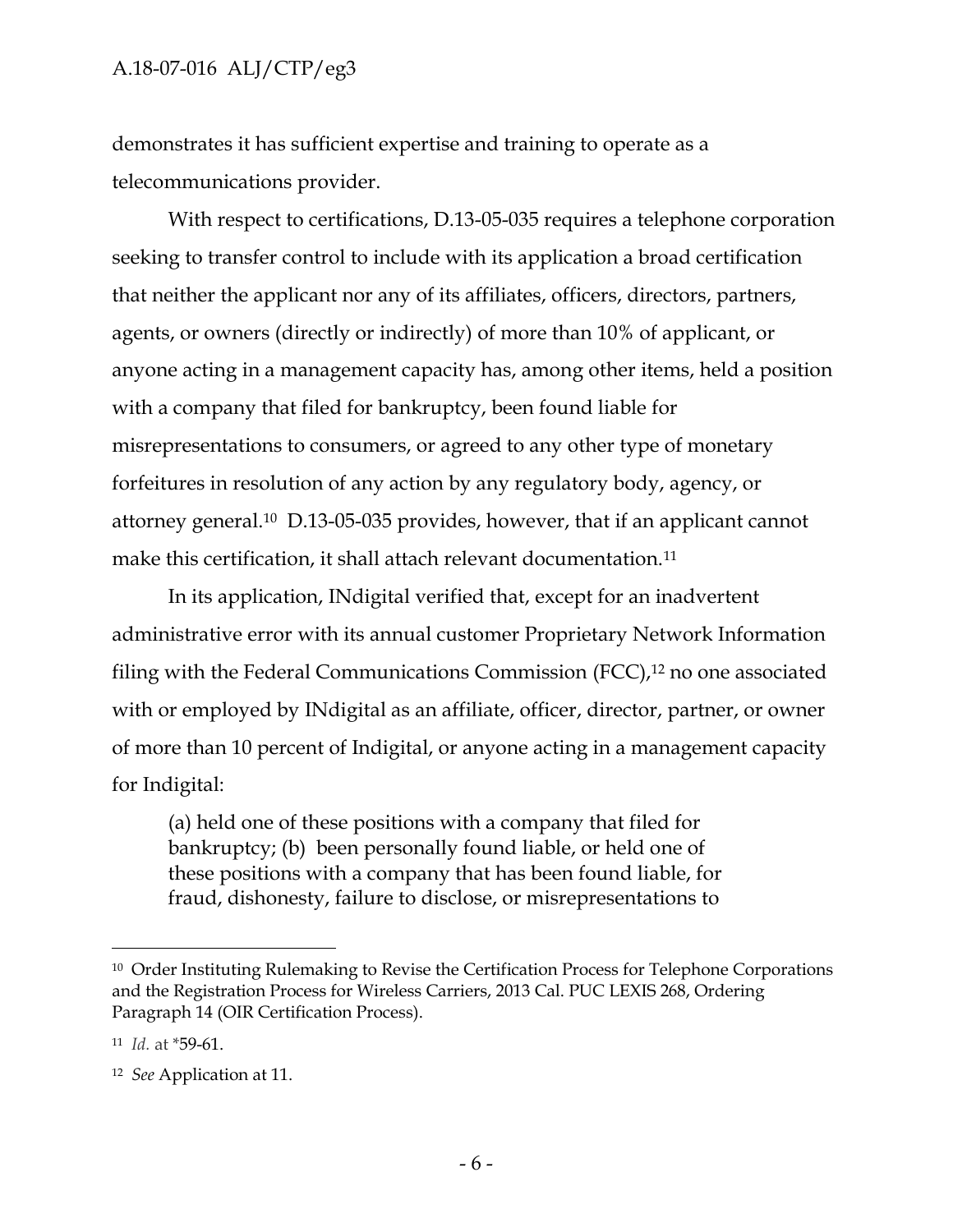consumers or others; (c) been convicted of a felony; (d) been (to his/her knowledge) the subject of a criminal referral by judge or public agency; (e) had a telecommunications license or operating authority denied, suspended, revoked, or limited in any jurisdiction; (f) personally entered into a settlement, or held one of these positions with a company that has entered into settlement of criminal or civil claims involving violations of §§ 17000 et seq., §§ 17200 et seq., or §§ 17500 et seq. of the California Business & Professions Code, or of any other statute, regulation, or decisional law relating to fraud, dishonesty, failure to disclose, or misrepresentations to consumers or others; or (g) been found to have violated any statute, law, or rule pertaining to public utilities or other regulated industries; or (h) entered into any settlement agreements or made any voluntary payments or agreed to any other type of monetary forfeitures in resolution of any action by any regulatory body, agency, or attorney general. 13

Also, to the best of INdigital's knowledge, and except as noted in its

application,<sup>14</sup> neither INdigital, or any affiliate, officer, director, partner, nor owner of more than 10% of INdigital, or any person acting in such capacity whether or not formally appointed, is being, or has been investigated by the Federal Communications Commission or any law enforcement or regulatory agency for failure to comply with any law, rule or order.<sup>15</sup>

We find that, in this instance, INdigital's disclosure is sufficient to continue our review of its CPCN application.

#### **7. Tariffs**

Commission staff reviewed INdigital's draft tariffs for compliance with Commission rules and regulations. The deficiencies are noted in Attachment A

<sup>15</sup> *Id*.

<sup>13</sup> These certifications are required by D.13-05-035, Ordering Paragraph 14.

<sup>14</sup> *Supra* note 10.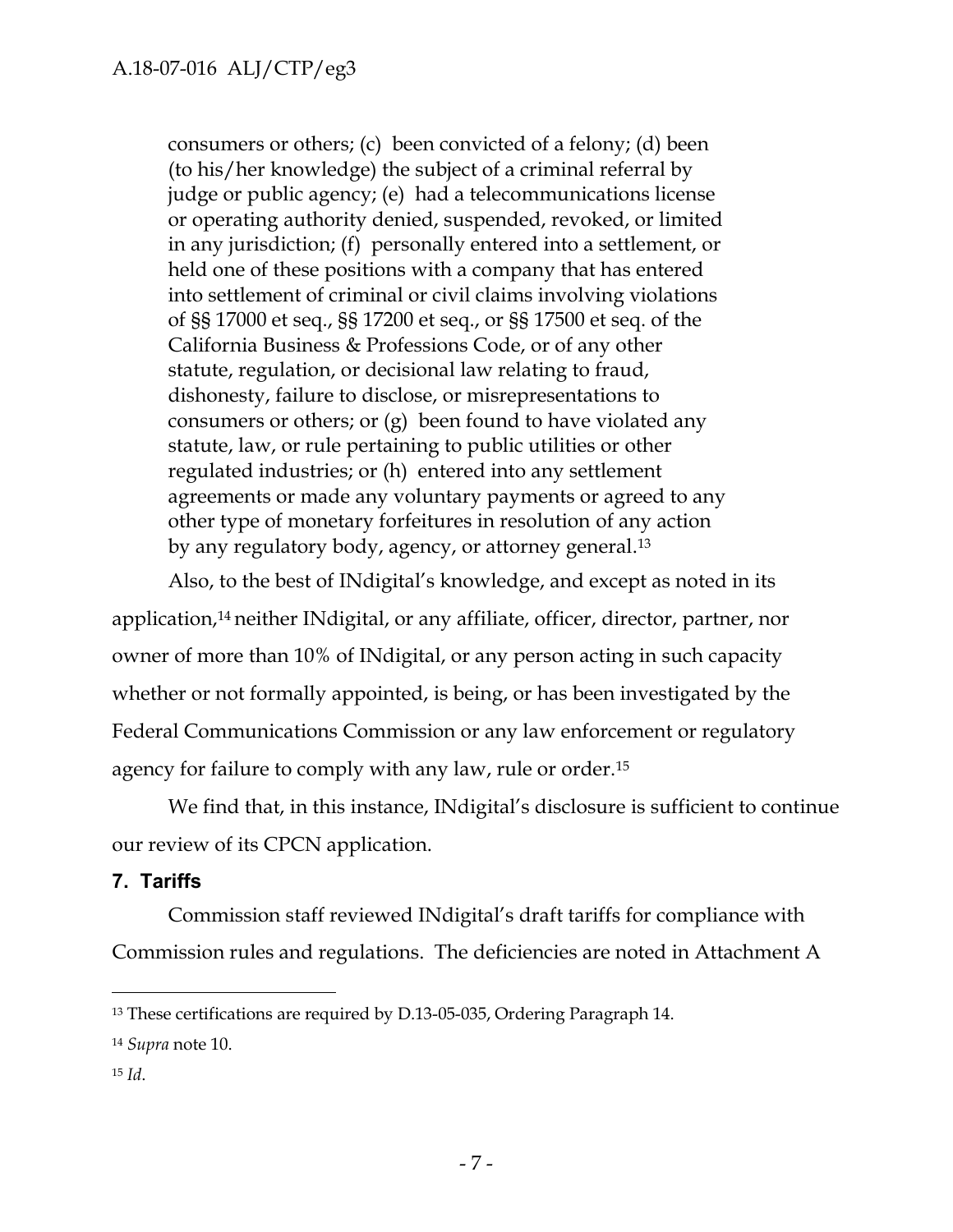to this decision. In its compliance tariff filing, INdigital shall correct these deficiencies as a condition of our approval of its application.

## **8. Map of Service Territory**

To be granted a CPCN for authority to provide competitive local exchange service, an applicant must provide a map of the service territories it proposes to serve.16 In its response to the September 28, 2018 Administrative Law Judge (ALJ) Ruling Requesting Additional Information, INdigital provided a map of the locations of its proposed service territory, in compliance with this requirement.

## **9. Expected Customer Base**

In its Application, INdigital provided its estimated customer base for the first and fifth years of operation. <sup>17</sup> Therefore, INdigital has complied with this requirement.

## **10. Request for Treatment as a Non-dominant Carrier**

INdigital requests treatment as a non-dominant interexchange carrier, which would include exemption from the requirements of Pub. Util. Code §§ 816-830 concerning stocks and security and Section 851 concerning the encumbrance and transfer of utility property. The Commission detailed its rules regarding exemption of non-dominant carriers in D.85-01-008, as subsequently modified in D.85-07-081 and D.85-11-044. We grant INdigital's request for non-dominant interexchange carrier status, provided that it follows all rules detailed in the above referenced decisions.

<sup>16</sup> D.95-12-056 at Appendix C, Rule 4.E.

<sup>17</sup> INdigital estimates that it will serve 441 customers, the total number of customer locations in the four PSAP regions. (*See* Application at 10.)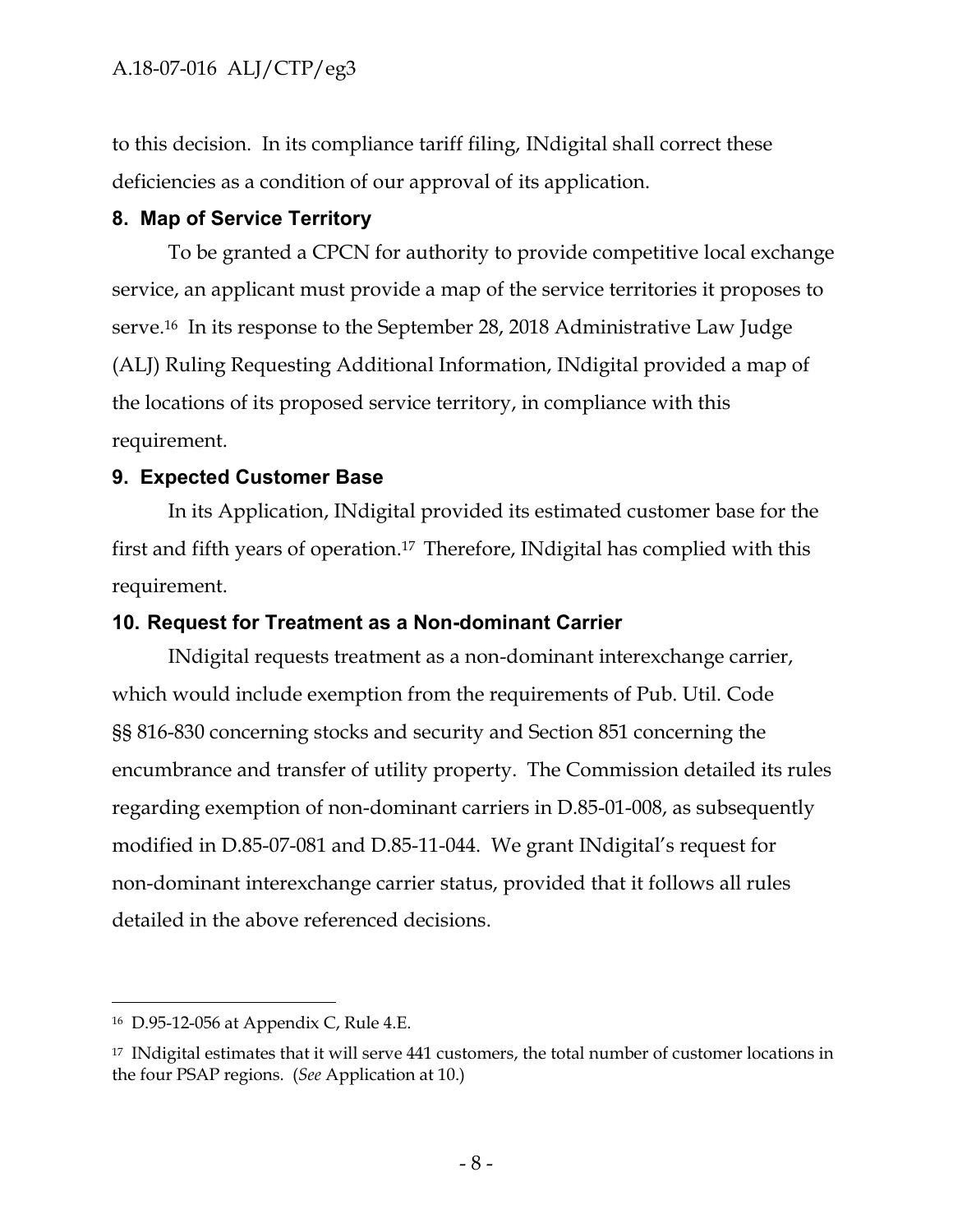#### **11. Safety Considerations**

With the adoption of the Safety Policy Statement of the California Public Utilities Commission on July 10, 2014, the Commission has, among other things, heightened its focus on the potential safety implications of every proceeding. We have considered the potential safety implications here. The Commission is satisfied that INdigital will meet the Commission's minimum safety goals and expectations of competitive local exchange carriers (CLECs) because: (1) INdigital has taken steps to meet the financial requirements as set forth in this decision for a limited facilities-based CLEC, and (2) INdigital is a public utility that is required pursuant to Pub. Util. Code § 451 to ". . . furnish and maintain such adequate, efficient, just and reasonable service, instrumentalities, equipment, and facilities, including telephone facilities . . . as are necessary to promote the safety, health, comfort, and convenience of its patrons, employees, and the public."

#### **12. Conclusion**

We conclude that the application conforms to our rules for certification as a telephone corporation providing competitive local exchange and non-dominant interexchange services. Accordingly, we grant INdigital a CPCN to provide competitive limited facilities-based and resold local exchange telecommunications service in the service territory of AT&T California, Frontier California, Frontier Communications, and Consolidated Communications and non-dominant interexchange service in California, subject to compliance with the terms and conditions set forth in the Ordering Paragraphs.

We note that, in its application, INdigital sought authority to be an "emergency services provider," which is not a category of service provider the CPUC explicitly licenses pursuant to the process contemplated by Pub. Util.

- 9 -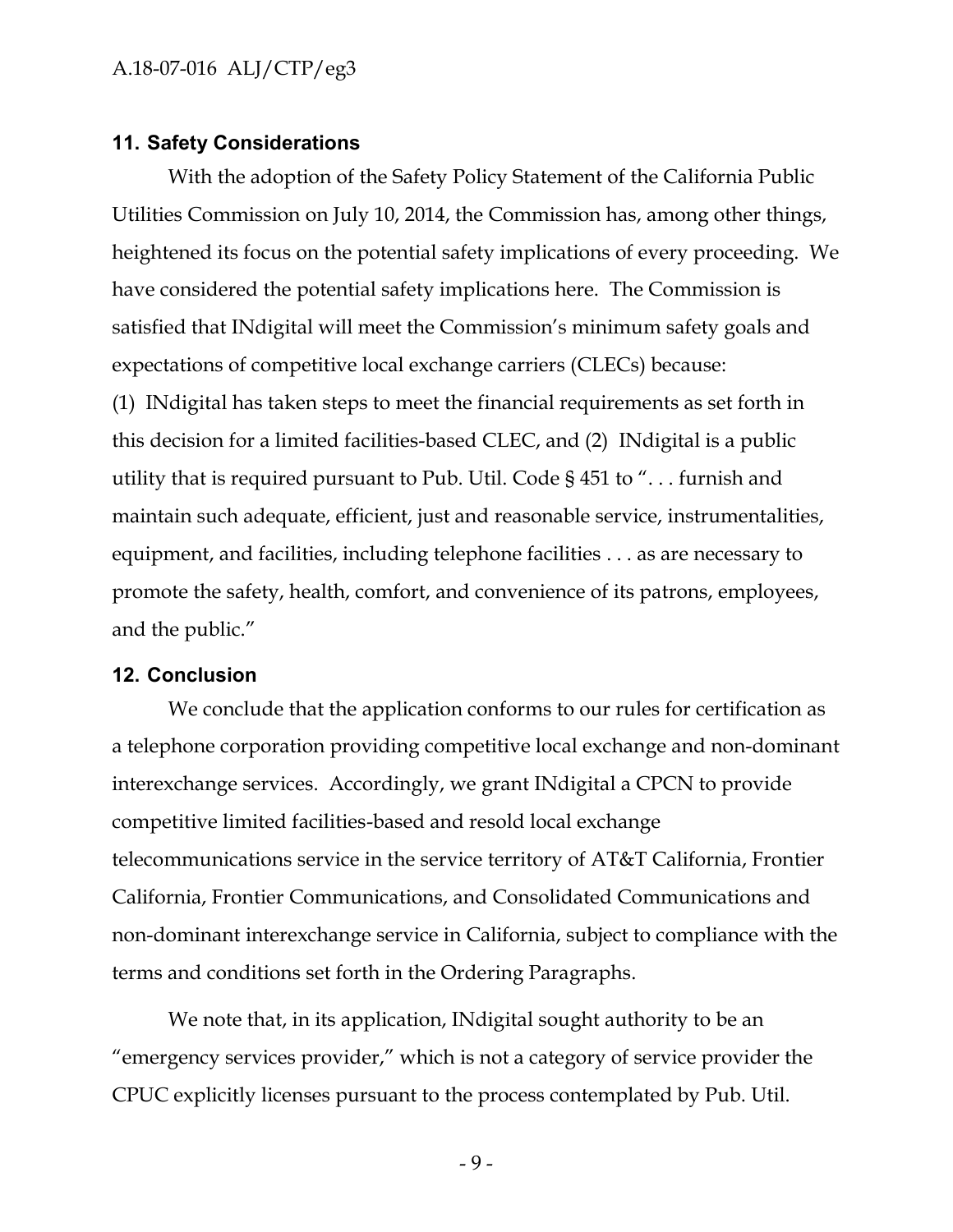$\overline{a}$ 

Code § 1001. Rather, we license telephone corporations and authorize those entities to provide specified services, as we do in this order. Because INdigital's application, in all other respects, conforms to our licensing requirements, we approve the application with this modification to the authority sought, in addition to the deficiencies identified in Attachment A.

The CPCN granted by this decision provides benefits to INdigital and corresponding obligations. INdigital receives authority to operate in the prescribed service territory, and this authority enables INdigital, pursuant to Section 251 of the 1934 Communications Act, as amended by the 1996 Telecommunications Act (47 U.S.C. § 251), to interconnect with telecommunications carriers.18 This authority also enables INdigital to obtain access to public rights-of-way in California as set forth in D.98-10-058, subject to the CEQA requirements set forth in this decision.

In return, INdigital is obligated to comply with all Public Utilities Code provisions, Commission rules, General Orders, and decisions applicable to telephone corporations providing approved services. The applicable statutes, rules, General Orders, and decisions include, but are not limited to consumer protection rules, tariffing, and reporting requirements. Moreover, INdigital is obligated to pay all Commission prescribed user fees and public purpose program surcharges as set forth in the Appendix B of this decision, to comply with CEQA, and to adhere to Pub. Util. Code § 451, which states that every public utility ". . . shall furnish and maintain such adequate, efficient, just, and

<sup>&</sup>lt;sup>18</sup> The California Public Utilities Code uses the term "telephone corporation." Its counterpart in federal law is a "telecommunications carrier."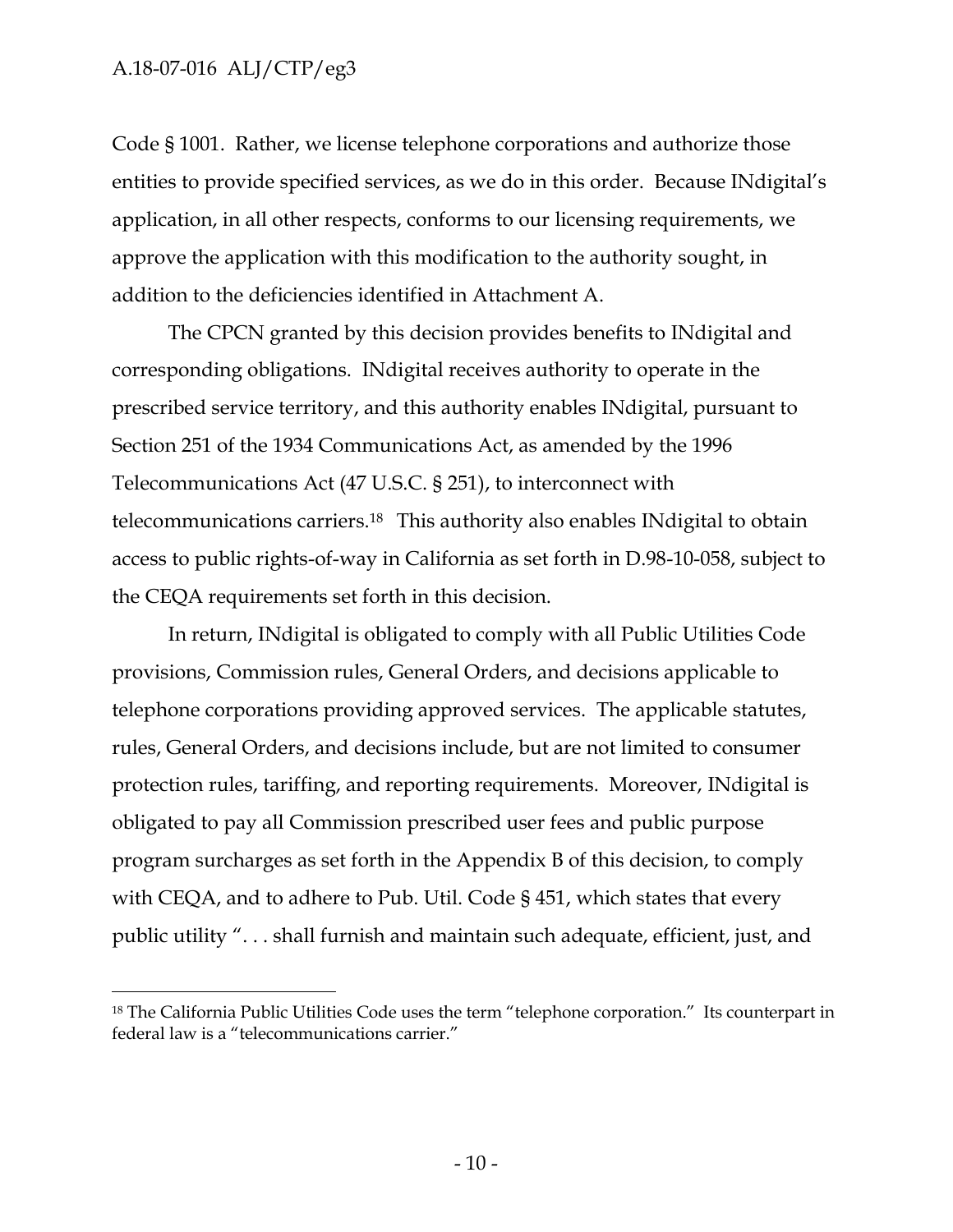reasonable service, instrumentalities, equipment, and facilities, including telephone facilities, as defined in Section 54.1 of the Civil Code, as are necessary to promote the safety, health, comfort, and convenience of its patrons, employees, and the public."

## **13. Request to File Under Seal**

Pursuant to Rule 11.4 of the Commission's Rules of Practice and Procedure, INdigital has filed motions for leave to file Exhibits 4, 5, 7, and 8 to the application as confidential materials under seal. INdigital represents that the information is sensitive, and that disclosure could place INdigital at an unfair business disadvantage. We have granted similar requests in the past and do so here.

## **14. Categorization and Need for Hearings**

In Resolution ALJ 176-3421 dated August 9, 2018, the Commission preliminarily categorized this application as ratesetting and preliminarily determined that hearings were necessary. No protests were received, and no material facts were contested; thus, it was determined in Scoping Memo, issued on October 25, 2018 that no evidentiary hearing was necessary, and that decision is affirmed herein.

### **15. Comments on Draft Decision**

This is an uncontested matter in which the decision grants the relief requested. Accordingly, pursuant to  $\S 311(g)(2)$  of the Pub. Util. Code and Rule 14.6(c)(2), the otherwise applicable 30-day period for public review and comment is waived.

## **16. Assignment of Proceeding**

Lianne M. Randolph is the assigned Commissioner and Christine A. Powell is the assigned ALJ in this proceeding.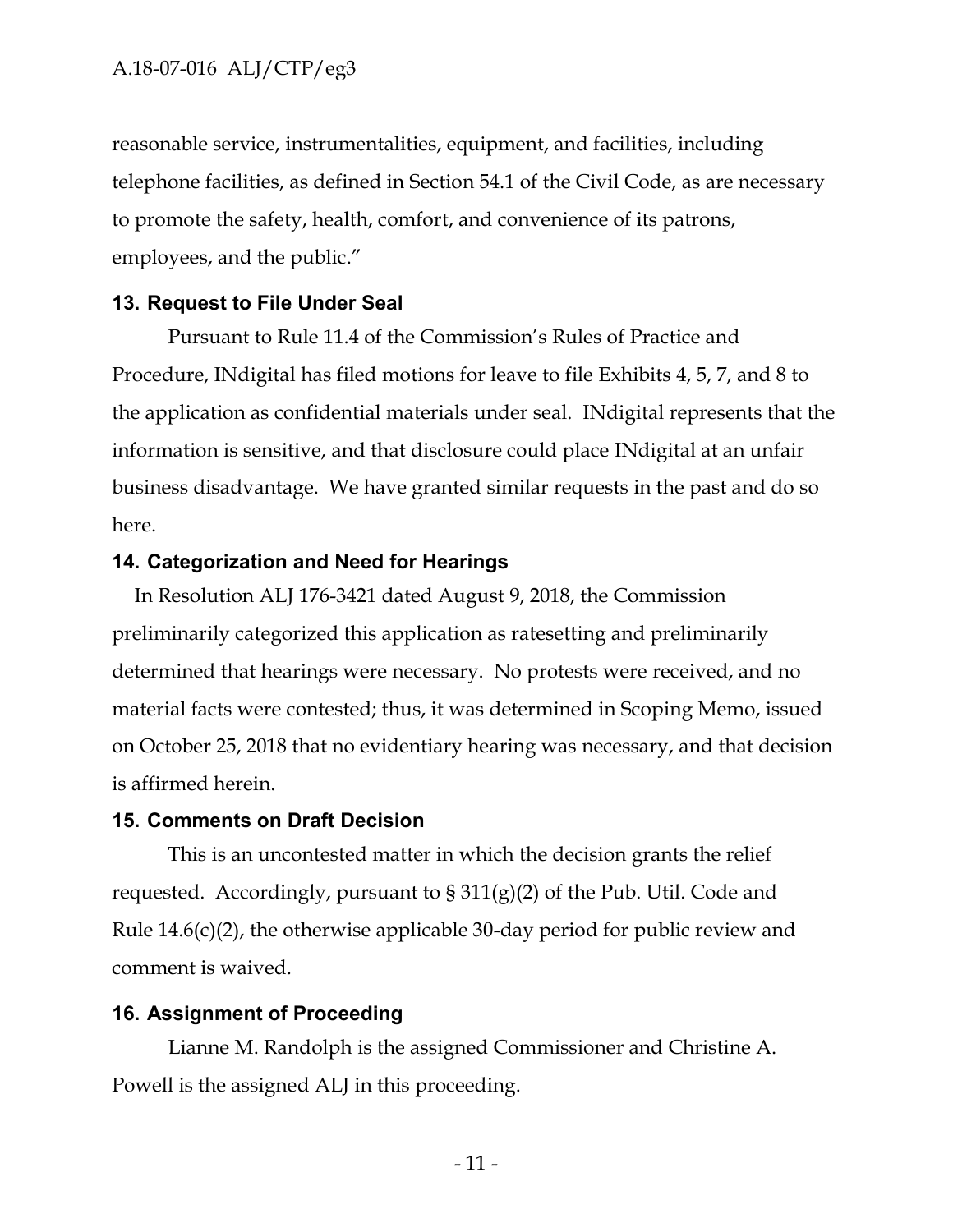#### **Findings of Fact**

1. INdigital is a telephone corporation and a public utility as defined in Pub. Util. Code § 234(a) and § 216(a).

2. INdigital will not construct any facilities other than equipment to be installed in existing buildings or structures.

3. INdigital has a minimum of \$100,000 of cash or cash equivalent that is reasonably liquid and readily available to meet its start-up expenses.

4. INdigital has sufficient additional cash or cash equivalent to cover deposits that may be required by other telephone corporations in order to provide the proposed service.

5. INdigital's management possesses sufficient experience, knowledge, and technical expertise to provide local exchange services to the public.

6. Except as stated in Section  $(R)(2)(c)$  of the Application, no one associated with or employed by INdigital as an affiliate, officer, director, partner, agent, or owner (directly or indirectly) of more than 10 percent of INdigital, or anyone acting in a management capacity for INdigital: (a) held one of these positions with a company that filed for bankruptcy; (b) been personally found liable, or held one of these positions with a company that has been found liable, for fraud, dishonesty, failure to disclose, or misrepresentations to consumers or others; (c) been convicted of a felony; (d) been the subject of a criminal referral by judge or public agency; (e) had a telecommunications license or operating authority denied, suspended, revoked, or limited in any jurisdiction; (f) personally entered into a settlement, or held one of these positions with a company that has entered into settlement of criminal or civil claims involving violations of §§ 17000 et seq., §§ 17200 et seq., or §§ 17500 et seq. of the California Business & Professions Code, or of any other statute, regulation, or decisional law relating to fraud, dishonesty,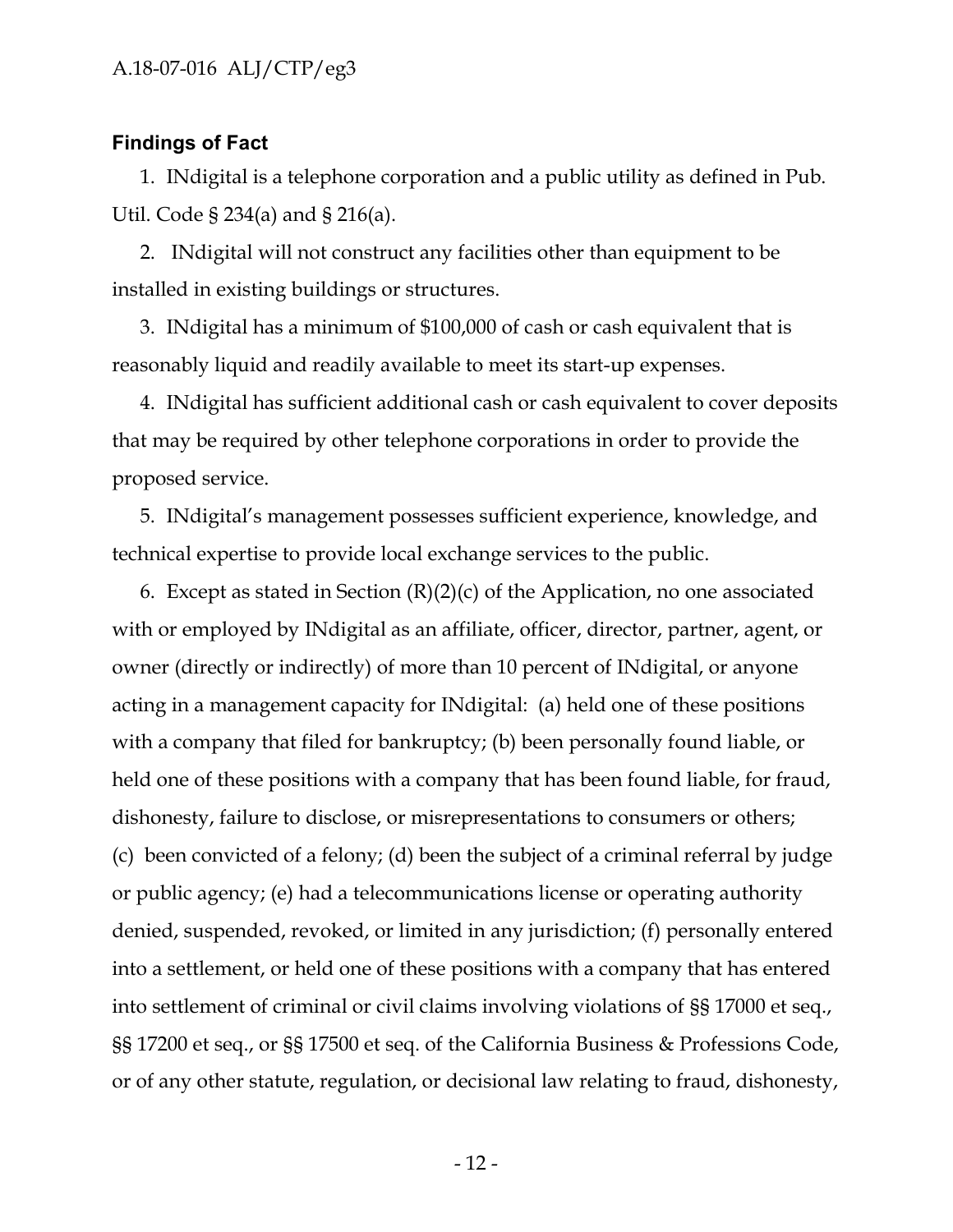failure to disclose, or misrepresentations to consumers or others; or (g) been found to have violated any statute, law, or rule pertaining to public utilities or other regulated industries; or (h) entered into any settlement agreements or made any voluntary payments or agreed to any other type of monetary forfeitures in resolution of any action by any regulatory body, agency, or attorney general.

7. To the best of INdigital's knowledge, except as stated in Section (R)(2)(c) of the Application, neither INdigital, or any affiliate, officer, director, partner, nor owner of more than 10% of INdigital, or any person acting in such capacity whether or not formally appointed, is being, or has been investigated by the Federal Communications Commission or any law enforcement or regulatory agency for failure to comply with any law, rule or order.

8. Except for the deficiencies identified in Attachment A to this decision, INdigital's draft tariffs comply with the Commission's requirements.

9. INdigital provided a map of the location of its proposed service territory.

10. INdigital provided an estimate of its customer base for the first and fifth year of operation.

11. Pursuant to Rule 11.4, INdigital filed motions for leave to file confidential materials under seal, including Exhibits 4, 5, 7, and 8 to the Application.

#### **Conclusions of Law**

1. INdigital should be granted a CPCN to provide competitive limited facilities-based and resold local exchange service in the service territories of AT&T California, Frontier California, Frontier Communications, Consolidated Communications, subject to the terms and conditions set forth in the Ordering Paragraphs, and non-dominant interchange service in California.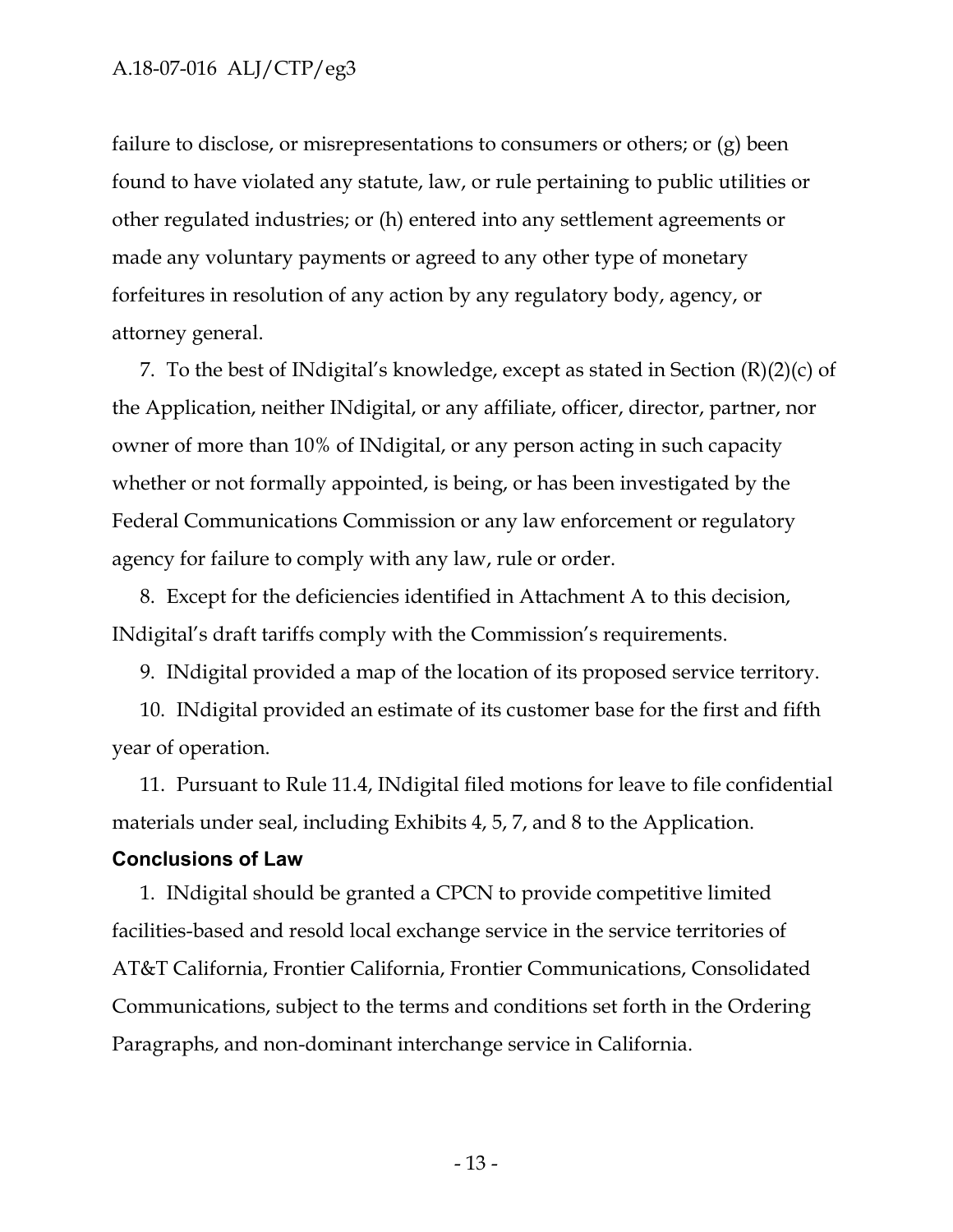2. INdigital should be granted limited facilities-based authority and may not construct any facilities other than equipment to be installed in existing buildings or structures.

3. INdigital, once granted a CPCN, should be subject to the applicable Commission rules, decisions, General Orders, and statutes that pertain to California public utilities.

4. INdigital's initial tariff filing should correct the tariff deficiencies shown in Attachment A to this decision.

5. INdigital's motion to file under seal its Exhibit 4, 5, 7, and 8 to the application should be granted for three years.

6. INdigital should be granted non-dominant carrier status, subject to Commission rules and regulations as detailed in D.85-01-008, as modified in D.85-07-081 and D.85-11-044.

## **ORDER**

## **IT IS ORDERED** that:

1. A Certificate of Public Convenience and Necessity is granted to INdigital to provide competitive limited facilities-based and resold local exchange service and non-dominant interchange service in the State of California, subject to the terms and conditions set forth below.

2. The corporate identification number assigned to INdigital, U7353C, must be included in the caption of all original filings with this Commission, and in the titles of other pleadings filed in existing cases.

3. INdigital must file, in this docket, a written acceptance of the certificate granted in this proceeding within 30 days of the effective date of this decision. Written acceptance filed in this docket s not reopen the proceeding.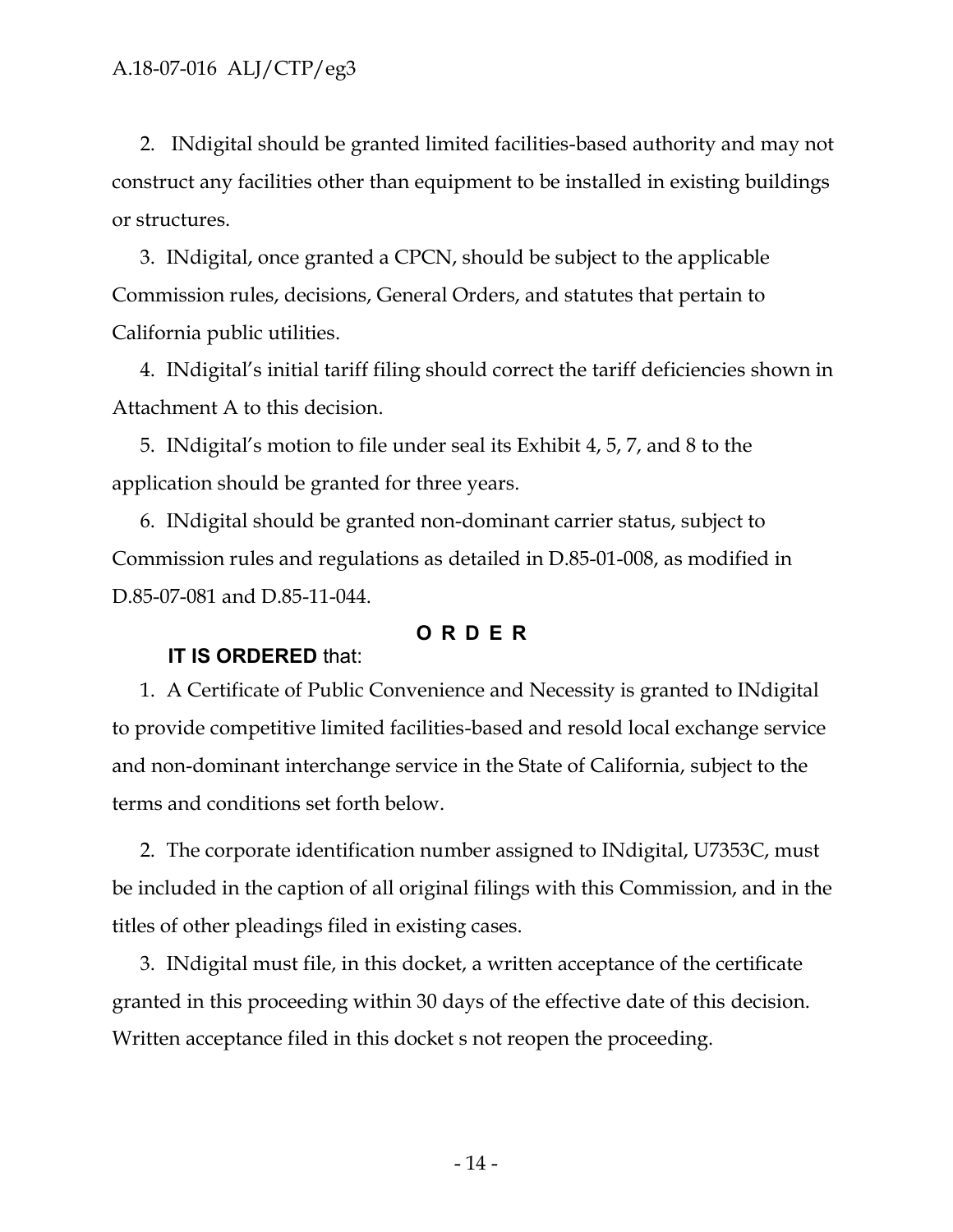4. The certificate granted by this decision will expire if not exercised within 12 months of the effective date of this decision.

5. INdigital must notify the Director of the Communications Division of the date that local exchange service is first rendered to the public, no later than five days after service first begins, by email to [cdcompliance@cpuc.ca.gov.](mailto:cdcompliance@cpuc.ca.gov)

6. INdigital must submit a tariff to the Communications Division by filing a Tier-1 advice letter within 12 months of the effective date of this decision, or its certificate will be cancelled.

7. INdigital must obtain a performance bond of at least \$25,000 in accordance with Decision 13-05-035. The performance bond must be a continuous bond (*i.e*., there is no termination date on the bond) issued by a corporate surety company authorized to transact surety business in California, and the Commission must be listed as the obligee on the bond. Within five days of acceptance of its certificate of public convenience and necessity authority, INdigital must submit a Tier-1 advice letter to the Communications Division, containing a copy of the license holder's executed bond, and submit a Tier-1 advice letter annually, but not later than March 31, with a copy of the executed bond.

8. INdigital must not allow its performance bond to lapse during any period of its operation. Pursuant to Decision 13-05-035, the Commission may revoke a certificate of public convenience and necessity if a carrier is more than 120 days late in providing the Communications Division a copy of its executed performance bond and the carrier has not been granted an extension of time by the Communications Division.

9. In addition to all the requirements applicable to competitive local exchange carriers and interexchange carriers included in Attachments B, C, and D to this decision, INdigital is subject to the Consumer Protection Rules contained in

- 15 -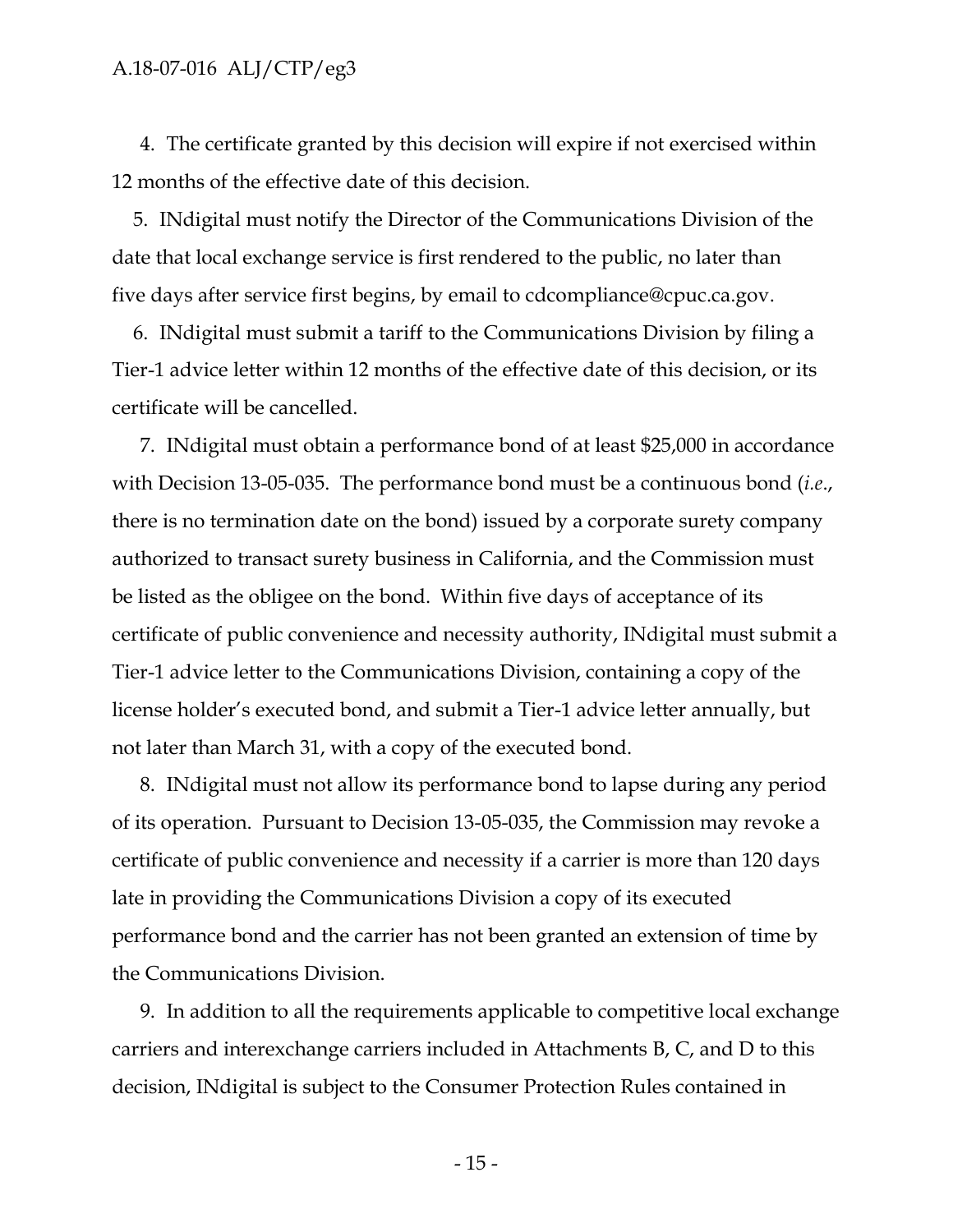General Order 168, and all applicable Commission rules, decisions, General Orders, and statutes that pertain to California public utilities.

10. INdigital must pay the public purpose surcharges specified in Attachment B, and the Combined California Public Utilities Commission Telephone Surcharge Transmittal Form must be submitted even if the amount due is \$0.

11. INdigital must pay an annual minimum user fee of \$100 or 0.30 percent of gross intrastate revenue, whichever is greater. Under Public Utilities Code Section 405, carriers that are in default of reporting and submitting user fees for a period of 30 days or more will be subject to penalties including suspension or revocation of their authority to operate in California.

12. Prior to initiating service, INdigital must provide the Commission's Consumer Affairs Branch with the name(s), address(es), and telephone number(s) of its designated contact person(s) for purposes of resolving consumer complaints. This information must be updated if the name(s), address(es), or telephone number(s) change, or at least annually.

13. Prior to initiating service, INdigital must provide the Commission's Communications Division with the name(s), address(es), and telephone number(s) of its designated regulatory/official contact person(s). This information must be provided electronically, using the "Regulatory/Official Contact Information Update Request" found at [http://www.cpuc.ca.gov/communications.](http://www.cpuc.ca.gov/communications) This information must be updated if the name or telephone number changes, or at least annually.

14. INdigital must submit an affiliate transaction report to the Director of the Communications Division, by email to [cdcompliance@cpuc.ca.gov,](mailto:cdcompliance@cpuc.ca.gov) in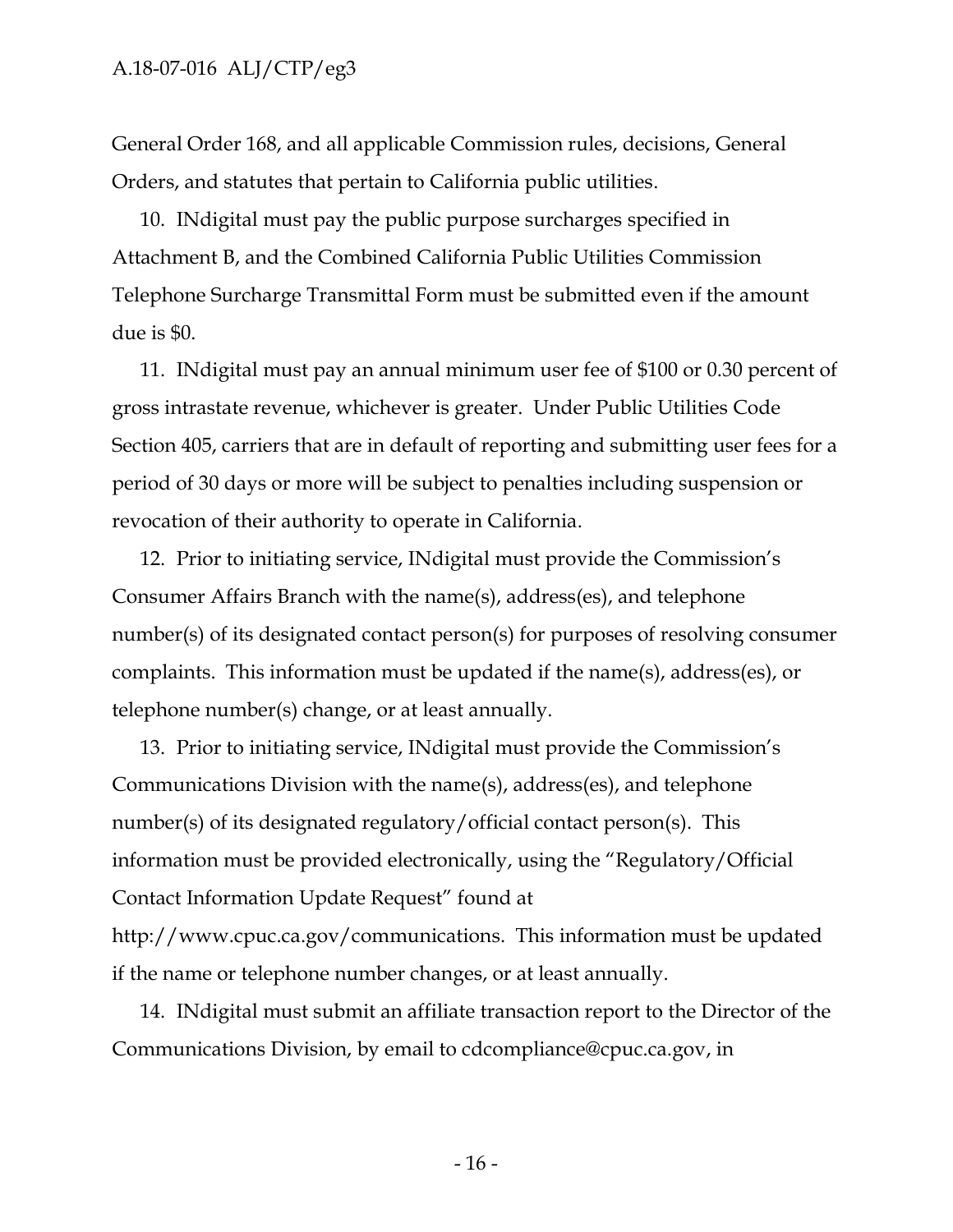compliance with Decision 93-02-019, on a calendar year basis using the form contained in Attachment D.

15. INdigital must submit an annual report to the Director of the Communications Division, by email to [cdcompliance@cpuc.ca.gov,](mailto:cdcompliance@cpuc.ca.gov) in compliance with General Order 104-A, on a calendar-year basis with the information contained in Attachment C to this decision.

16. INdigital must not construct any facilities other than equipment installed in existing buildings or structures.

17. INdigital's motion to file under seal its Exhibits 4, 5, 7, and 8 is granted for a period of three years after the date of this decision. During this three year period, this information shall not be publicly disclosed except on further Commission order or Administrative Law Judge ruling. If INdigital believes that it is necessary for this information to remain under seal for longer than three years, INdigital may file a new motion showing good cause for extending this order by no later than 30 days before the expiration of this order.

18. All previously made rulings are confirmed.

19. Application 18-07-016 is closed.

This decision is effective today.

Dated February 21, 2019, at San Francisco, California.

MICHAEL PICKER President LIANE M. RANDOLPH MARTHA GUZMAN ACEVES CLIFFORD RECHTSCHAFFEN GENEVIEVE SHIROMA Commissioners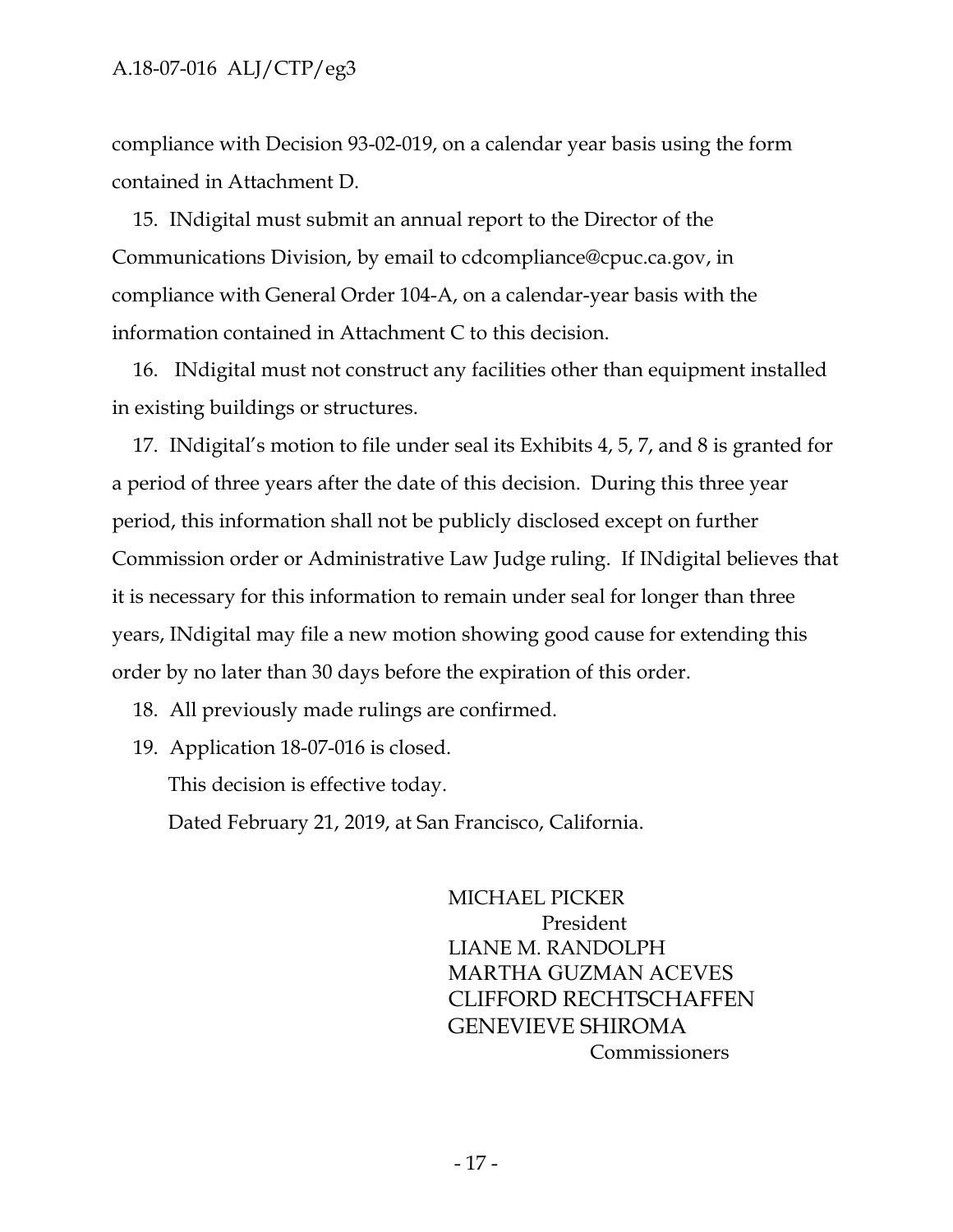# **ATTACHMENT A**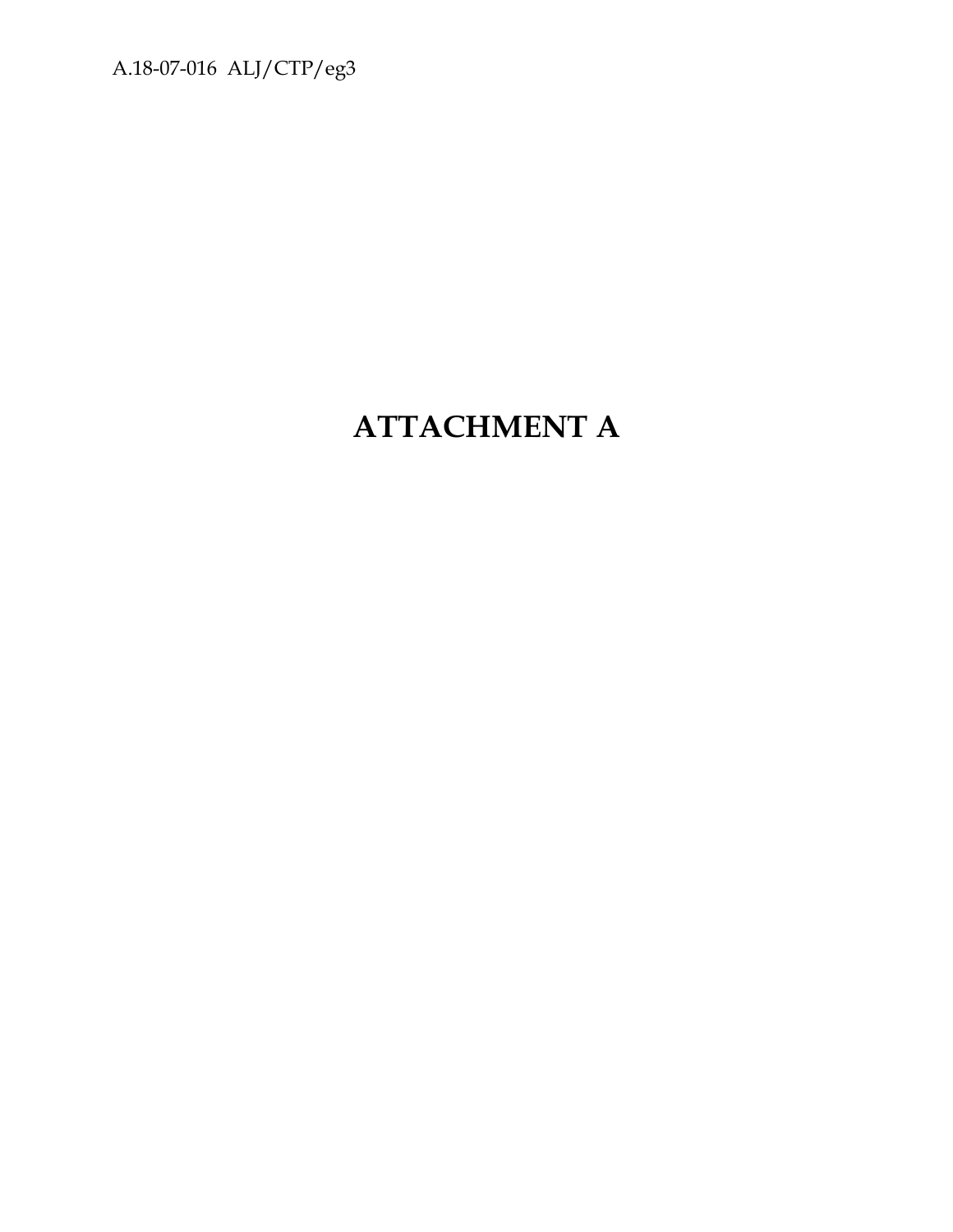## **ATTACHMENT A**

## **TARIFF DEFICIENCIES**

List of deficiencies in tariff filed by INdigital (U7353C) in A.18-07-016 to be corrected in its tariff compliance filing.

1. General Order 96-B Section 9.5.1 requires that the tariff's title page include the Commission-assigned identifying "U" number shown on the utility's Certificate of Public Convenience and Necessity. Revise the tariff to include U7353C.

2. General Order 96-B Section 9.5.1 requires that the tariff's title page include "types of utility service provided," and "Emergency Services Carrier" is not a valid utility service type. Revise the title page of the tariff to replace "Energy Service Carrier" with "Competitive Local Carrier."

3. General Order 96-B Section 9.5.7, Rule (4) "Contracts" requires a rule that states when a contract will be required for service. Revise the tariff to include information (and Rule number) regarding when a contract, executed pursuant to the tariff, will be required for service.

4. Rule 2 in Appendix B of Decision 95-07-054 requires that, during initial contact, all applicants for residential service must be given information regarding the Universal Lifeline program and its availability. Revise the tariff to include language compliant with Decision 95-07-054.

5. Items 10 and 11 of Appendix B in Decision 96-10-066 require that the tariff contain language regarding directories (Item 11) and one free directory listing (Item 10). Revise the tariff to include language compliant with Decision 96-10- 066.

6. General Order 153 Section 3.3 requires that the tariff contain language regarding tariff filings of Universal Lifeline Telephone Service (ULTS) Offerings. Revise the tariff to include language compliant with General Order 153 Section 3.3.

7. Section E.7 in App. A of Decision 95-07-054 requires that Competitive Local Carriers shall file tariffs in accordance with PU code § 876. Revise the tariff to include language compliant with D. 95-07-054 App. A Sect E.7.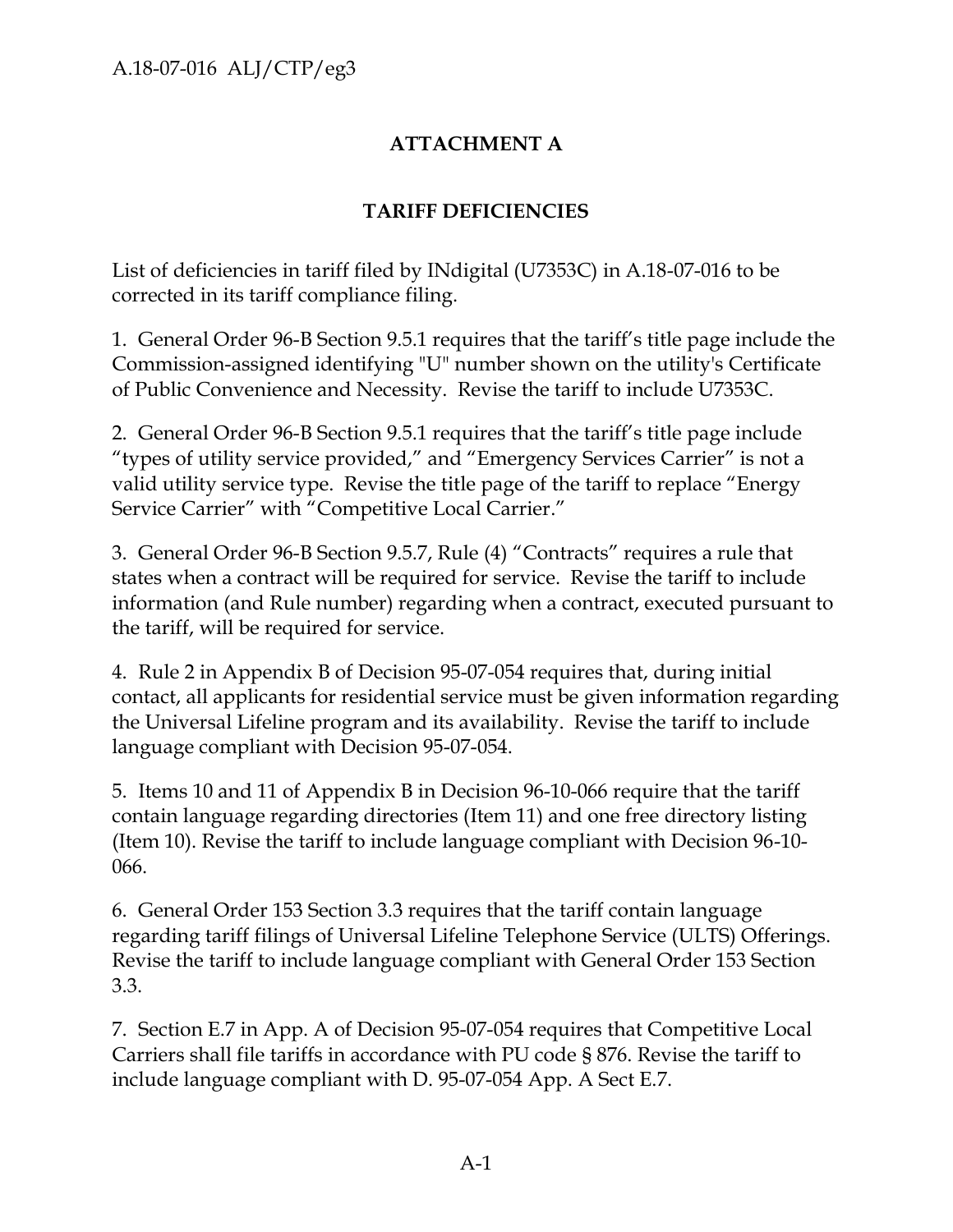8. PU Code § 876 requires that telephone corporations must file a schedule of rates and charges providing a class of lifeline telephone service, inform all eligible subscribers of the availability of lifeline telephone service, state how subscribers may qualify for and obtain service, accept applications for lifeline telephone service according to procedures specified by the commission. Revise the tariff to include language compliant with PU Code § 876.

## **(END OF ATTACHMENT A)**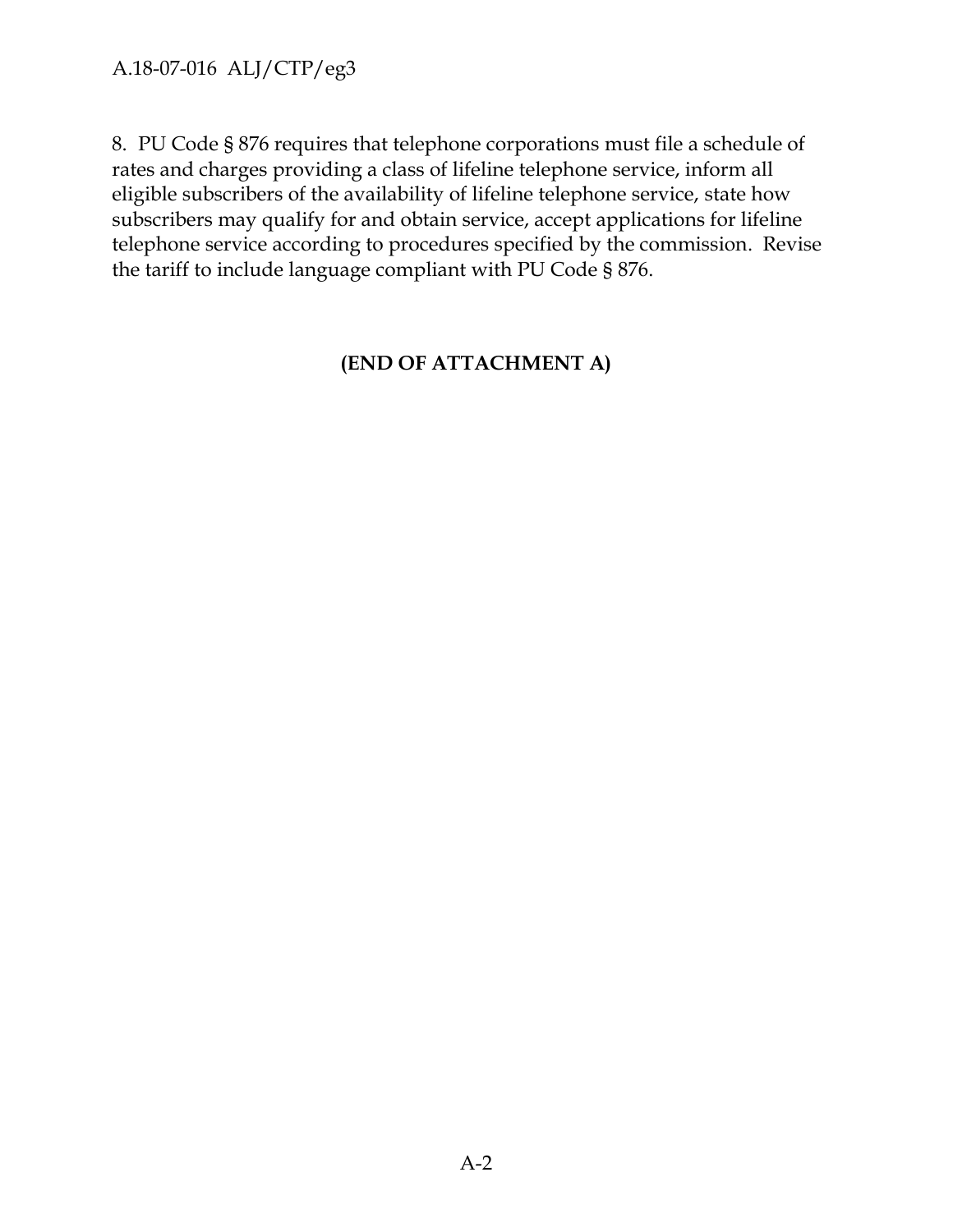## **ATTACHMENT B**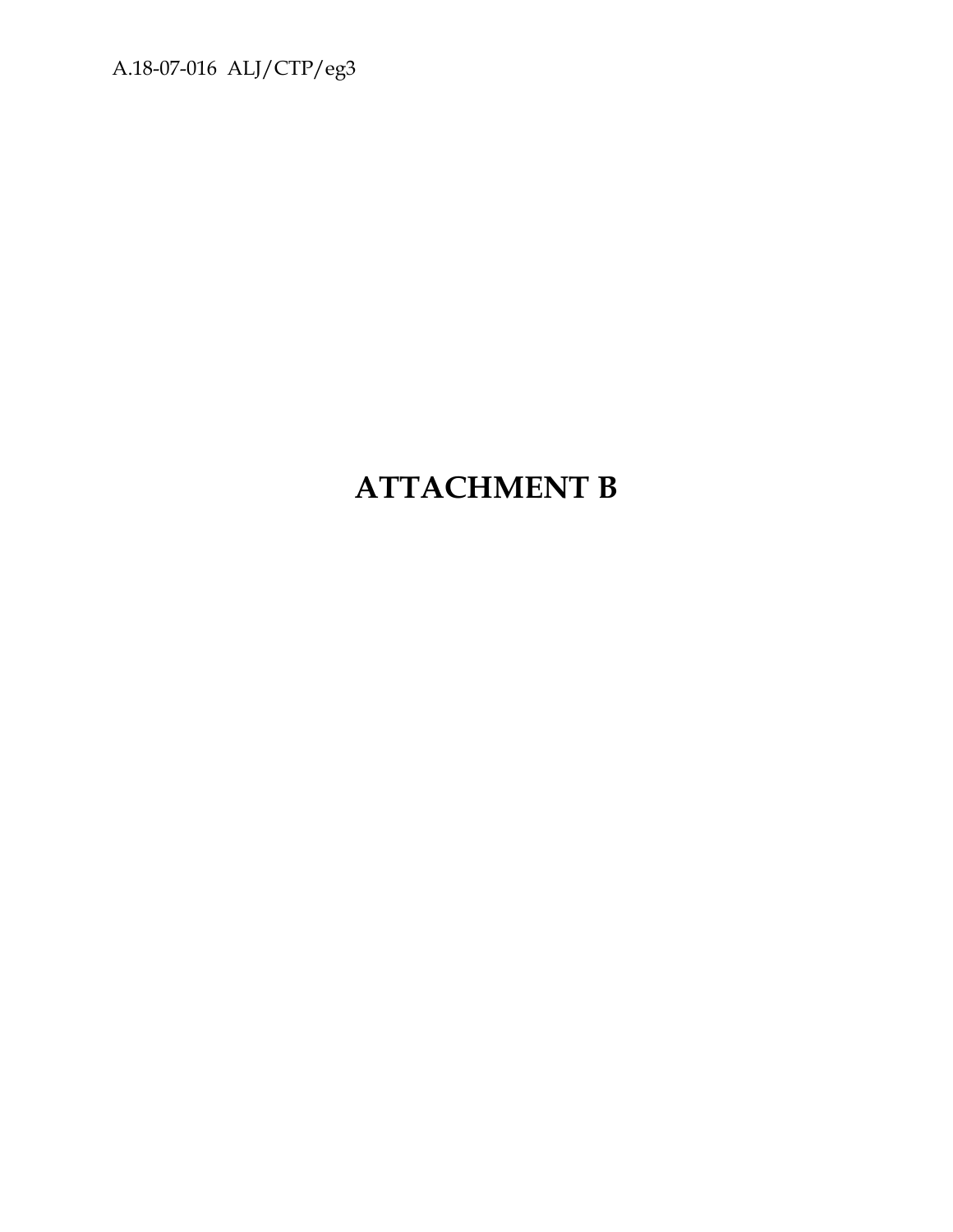$\overline{a}$ 

## **ATTACHMENT B**

## **REQUIREMENTS APPLICABLE TO COMPETITIVE LOCAL EXCHANGE CARRIERS AND INTEREXCHANGE CARRIERS**

1. Applicant must file, in this docket with reference to this decision number,19 a written acceptance of the certificate granted in this proceeding within 30 days of the effective date of this order.

2. The certificate granted and the authority to render service under the rates, charges, and rules authorized will expire if not exercised within 12 months of the date of this decision.

3. Applicant is subject to the following fees and surcharges that must be regularly remitted. Per the instructions in Exhibit E to Decision (D.) 00-10-028, the Combined California PUC Telephone Surcharge Transmittal Form must be submitted even if the amount due is \$0.

- a. The Universal Lifeline Telephone Service Trust Administrative Committee Fund (Pub. Util. Code § 879);
- b. The California Relay Service and Communications Devices Fund (Pub. Util. Code § 2881; D.98-12-073);

<sup>19</sup> Written acceptance filed in this docket does not reopen the proceeding.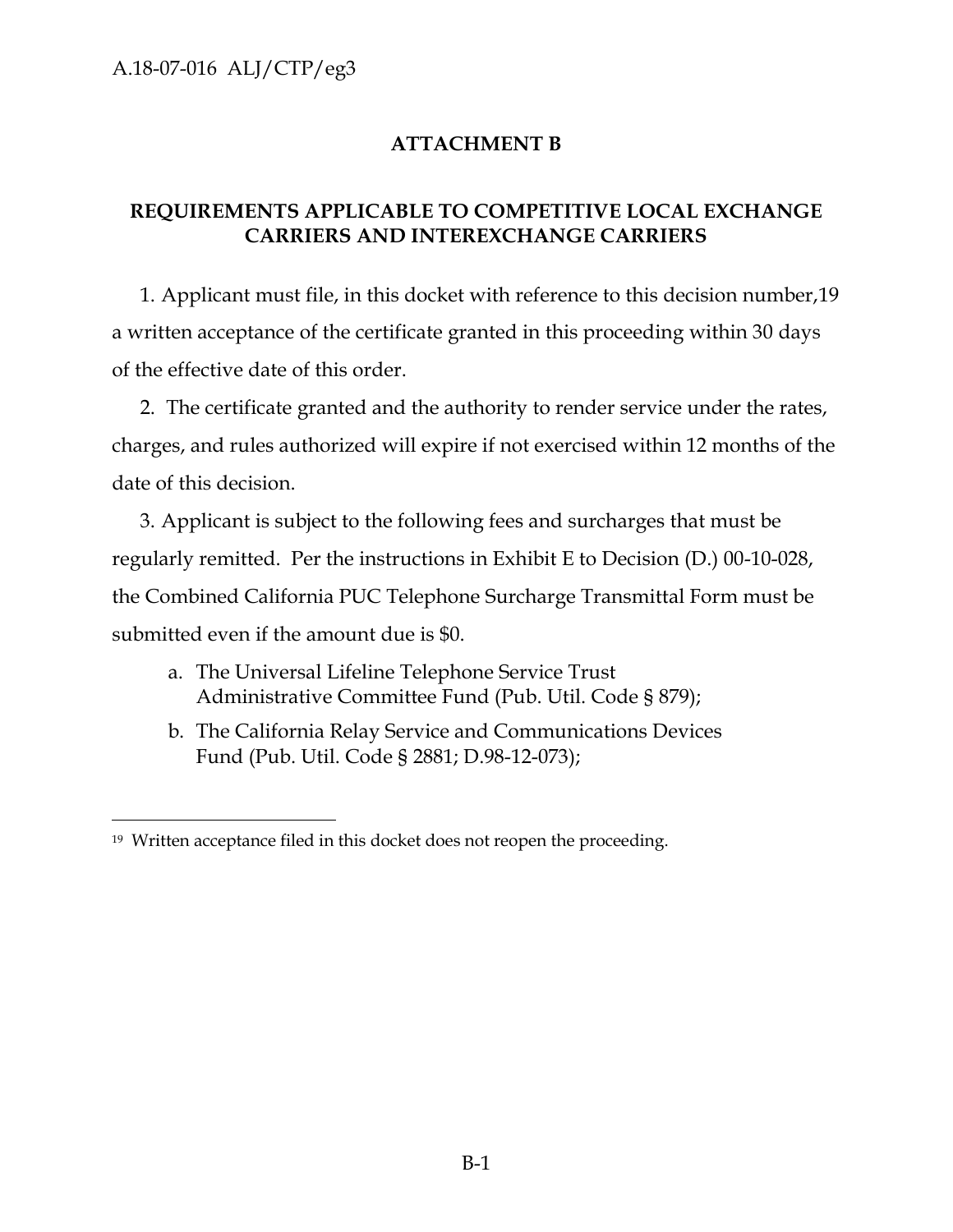- c. The California High Cost Fund-A (Pub. Util. Code § 739.3; D.96-10-066, at 3-4, App. B, Rule 1.C);
- d. The California High Cost Fund-B (D.96-10-066, at 191, App. B, Rule 6.F.; D.07-12-054);
- e. The California Advanced Services Fund (D.07-12-054);
- f. The California Teleconnect Fund (D.96-10-066, at 88, App. B, Rule 8.G);
- g. The User Fee provided in Pub. Util. Code §§ 431-435. The minimum annual User Fee is \$100, as set forth in D.13-05- 035.

Note: These fees change periodically. In compliance with Resolution T-16901, December 2, 2004, Applicant must check the joint tariff for surcharges and fees filed by Pacific Bell Telephone Company (d/b/a AT&T California) and apply the current surcharge and fee amounts in that joint tariff on end-user bills until further revised. Current and historical surcharge rates can be found at [http://www.cpuc.ca.gov/General.aspx?id=1124.](http://www.cpuc.ca.gov/General.aspx?id=1124)

- i. Carriers must report and remit CPUC telephone program surcharges online using the CPUC Telecommunications and User Fees Filing System (TUFFS). Information and instructions for online reporting and payment of surcharges are available at [http://www.cpuc.ca.gov/General.aspx?id=1010.](http://www.cpuc.ca.gov/General.aspx?id=1010) To request a user ID and password for TUFFS online filing and for questions, please e-mail [Telco\\_surcharges@cpuc.ca.gov.](mailto:Telco_surcharges@cpuc.ca.gov)
- ii. Carriers must submit and pay the PUC User Fee (see Item 3.g above) upon receiving the User Fee statement sent by the Commission Instructions for reporting and filing are available at [http://www.cpuc.ca.gov/General.aspx?id=1009.](http://www.cpuc.ca.gov/General.aspx?id=1009) Please call (415) 703-2470 for questions regarding User Fee reporting and payment.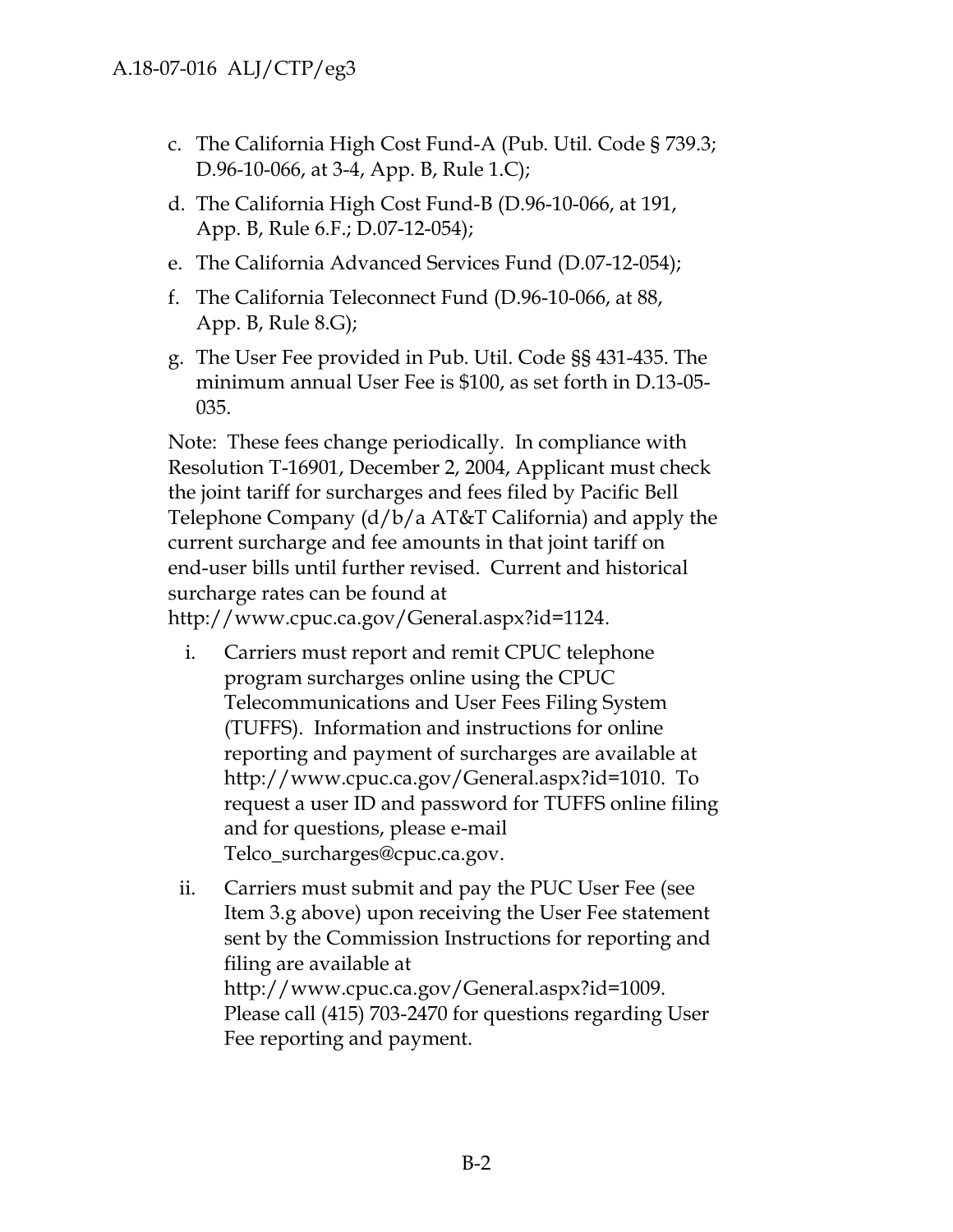4. If Applicant is a competitive local exchange carrier, the effectiveness of its future competitive local exchange carrier tariffs is subject to the requirements of General Order 96-B and the Telecommunications Industry Rules (D.07-09-019).

5. If Applicant is a non-dominant interexchange carrier, the effectiveness of its future non-dominant interexchange carrier tariffs is subject to the requirement of General Order 96-B and the Telecommunications Industry Rules (D.07-09-019).

6. Tariff filings must reflect all fees and surcharges to which Applicant is subject, as reflected in Item 3 above.

7. Applicant must obtain a performance bond of at least \$25,000 in accordance with Decision 13-05-035. The performance bond must be a continuous bond (i.e., there is no termination date on the bond) issued by a corporate surety company authorized to transact surety business in California, and the Commission must be listed as the obligee on the bond. Within five days of acceptance of its certificate of public convenience and necessity authority, Applicant must submit a Tier-1 Advice Letter to the Communications Division, containing a copy of the license holder's executed bond, and submit a Tier-1 advice letter annually, but not later than March 31, with a copy of the executed bond.

8. Applicant must not allow its performance bond to lapse during any period of its operation. Pursuant to Decision 13-05-035, the Commission may revoke a certificate of public convenience and necessity if a carrier is more than 120 days late in providing the Communications Division a copy of its executed performance bond and the carrier has not been granted an extension of time by the Communications Division.

9. Applicants providing local exchange service must submit a service area map as part of their initial tariff to the Communications Division.

B-3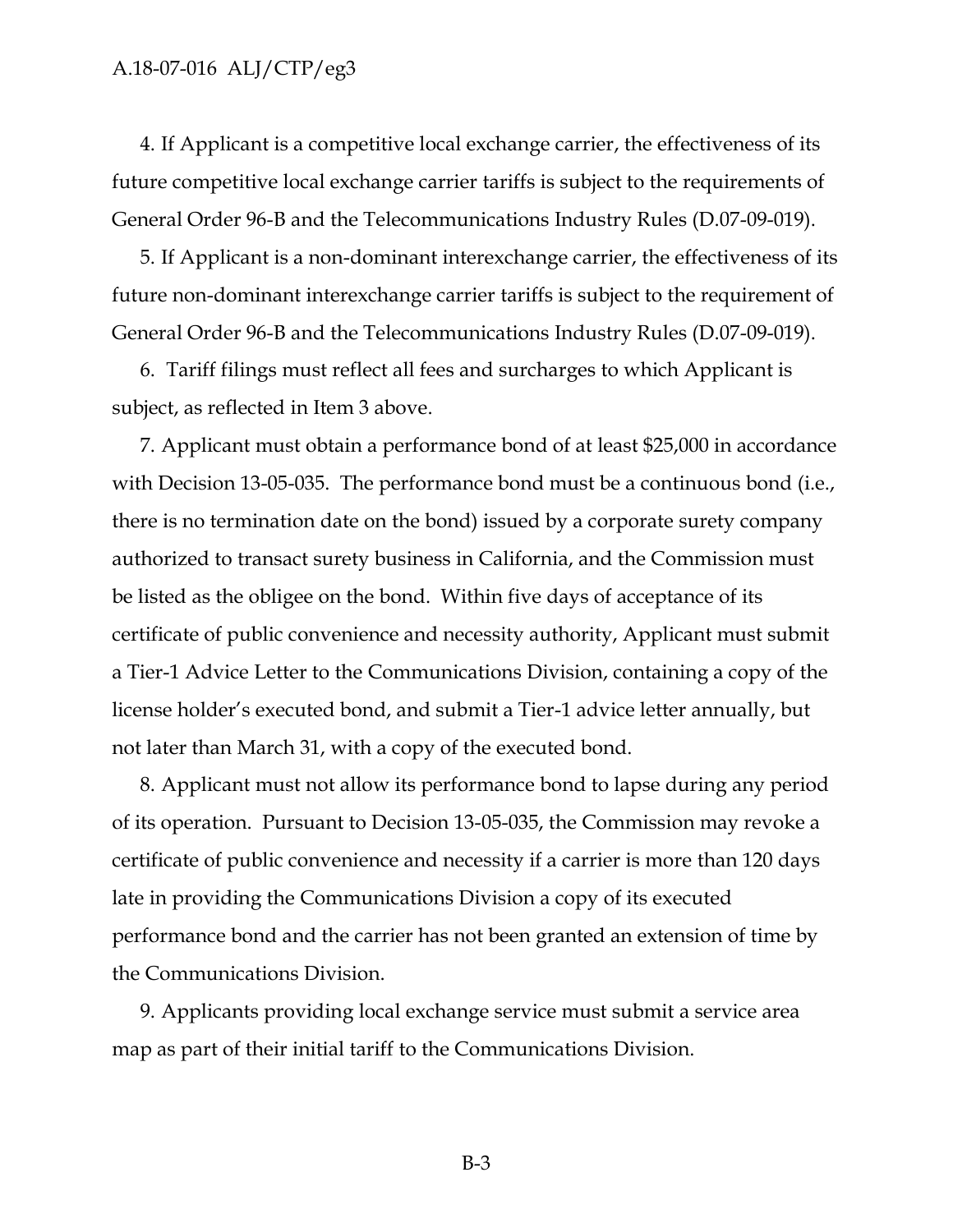10. Prior to initiating service, Applicant must provide the Commission's Consumer Affairs Branch with the name(s), address(es), and telephone number(s) of its designated contact person(s) for purposes of resolving consumer complaints. This information must be updated if the name(s), address(es), and telephone number(s) change, or at least annually.

11. In addition, Applicant must provide the Commission's Communications Division with the name(s), address(es), and telephone number(s) of its designated regulatory/official contact persons(s). This information must be provided electronically, using the "Regulatory/Official Contact Information Update Request" found at [http://www.cpuc.ca.gov/communications.](http://www.cpuc.ca.gov/communications) This information must be updated if the name(s), address(es), and telephone number(s) change, or at least annually.

12.Applicant must notify the Director of the Communications Division, in writing submitted by email to [cdcompliance@cpuc.ca.gov,](mailto:cdcompliance@cpuc.ca.gov) no later than five days after service first begins, of the date that local exchange service is first rendered to the public.

13.Applicant must keep its books and records in accordance with the Generally Accepted Accounting Principles.

14.In the event Applicant's books and records are required for inspection by the Commission or its staff, it must either produce such records at the Commission's offices or reimburse the Commission for the reasonable costs incurred in having Commission staff travel to its office.

15.Applicant must submit an annual report to the Director of the Communications Division at [cdcompliance@cpuc.ca.gov,](mailto:cdcompliance@cpuc.ca.gov) in compliance with GO 104-A, on a calendar-year basis with the information contained in Attachment C to this decision.

B-4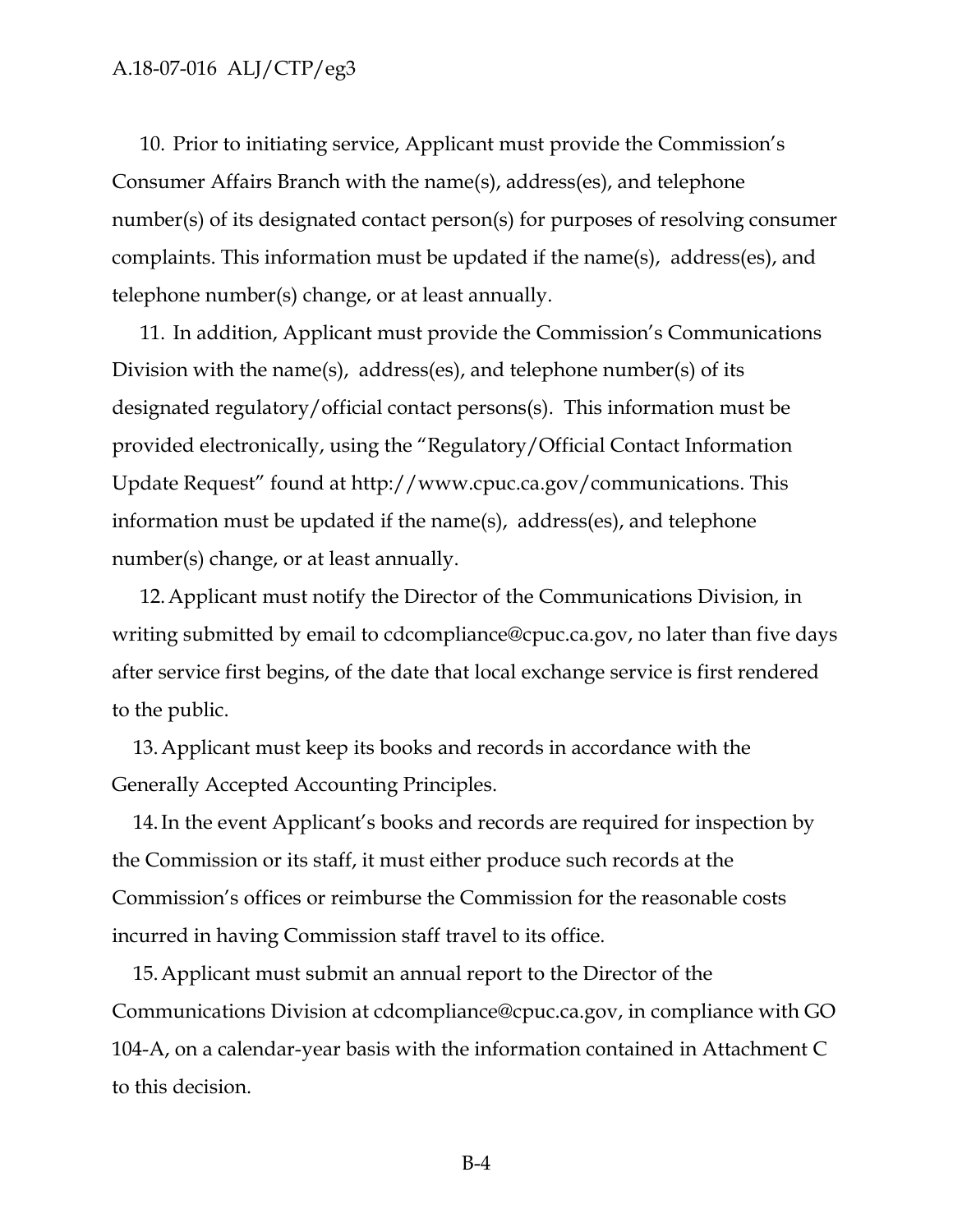16.Applicant must submit an affiliate transaction report to the Director of the Communications Division at [cdcompliance@cpuc.ca.gov,](mailto:cdcompliance@cpuc.ca.gov) in compliance with D.93-02-019, on a calendar-year basis using the form contained in Attachment D.

17.Applicant must ensure that its employees comply with the provisions of Pub. Util. Code § 2889.5 regarding solicitation of customers.

18.Within 60 days of the effective date of this order, Applicant must comply with Pub. Util. Code § 708, Employee Identification Cards, and notify the Director of the Communications Division of its compliance in writing, by email to [cdcompliance@cpuc.ca.gov.](mailto:cdcompliance@cpuc.ca.gov)

19.If Applicant is 90 days or more late in submitting an annual report, or in remitting the surcharges and fee listed in #3 above, and has not received written permission from the Communications Division to file or remit late, the Communications Division must prepare for Commission consideration a resolution that revokes Applicant's CPCN.

20.Applicant is exempt from Rule 3.1(b) of the Commission's Rules of Practice and Procedure.

21.Applicant is exempt from Pub. Util. Code §§ 816-830.

22.If Applicant decides to discontinue service or file for bankruptcy, it must immediately notify the Communications Division's Bankruptcy Coordinator.

23.Applicant must send a copy of this decision to concerned local permitting agencies no later than 30 days from the date of this order.

#### **(END OF ATTACHMENT B)**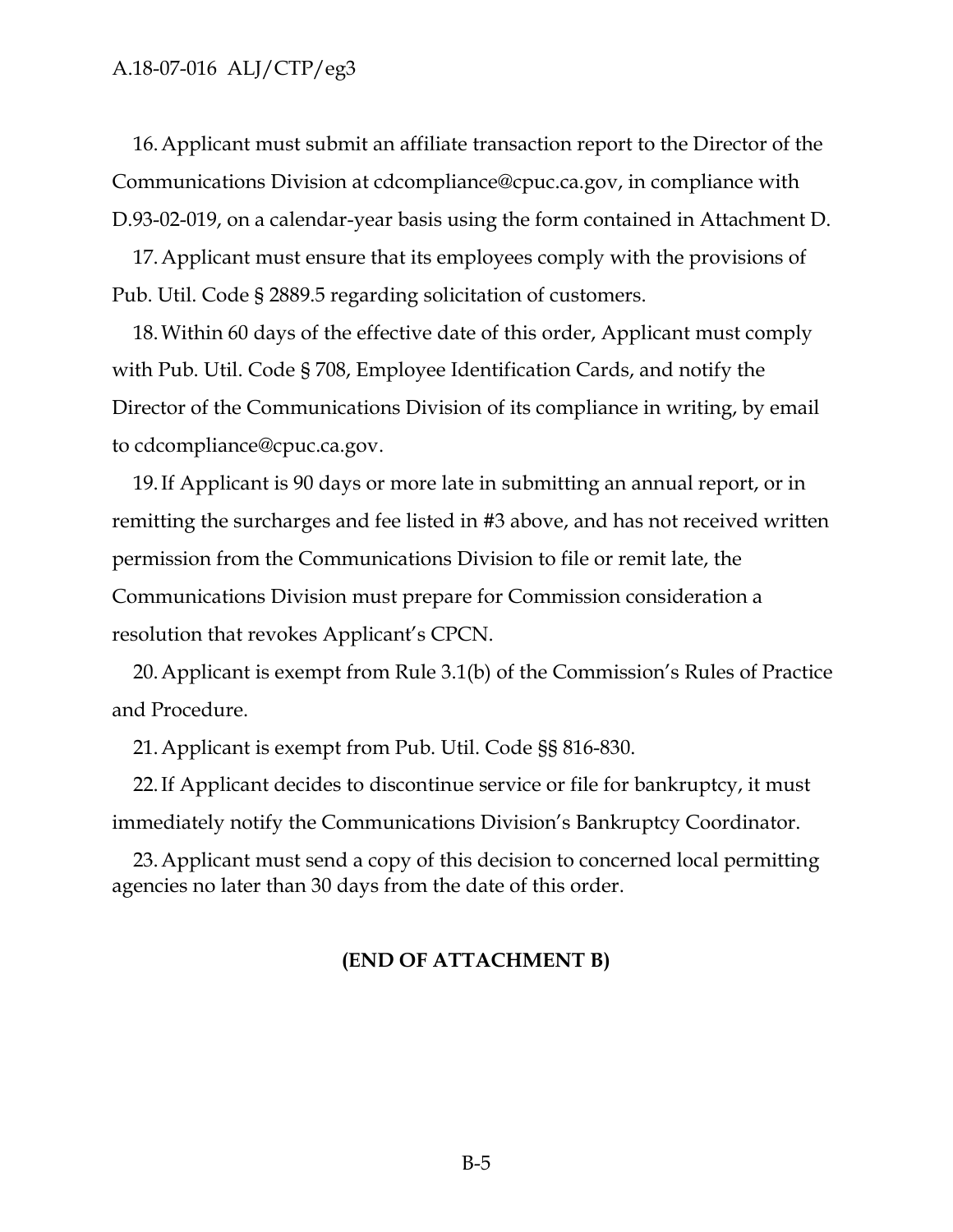## **ATTACHMENT C**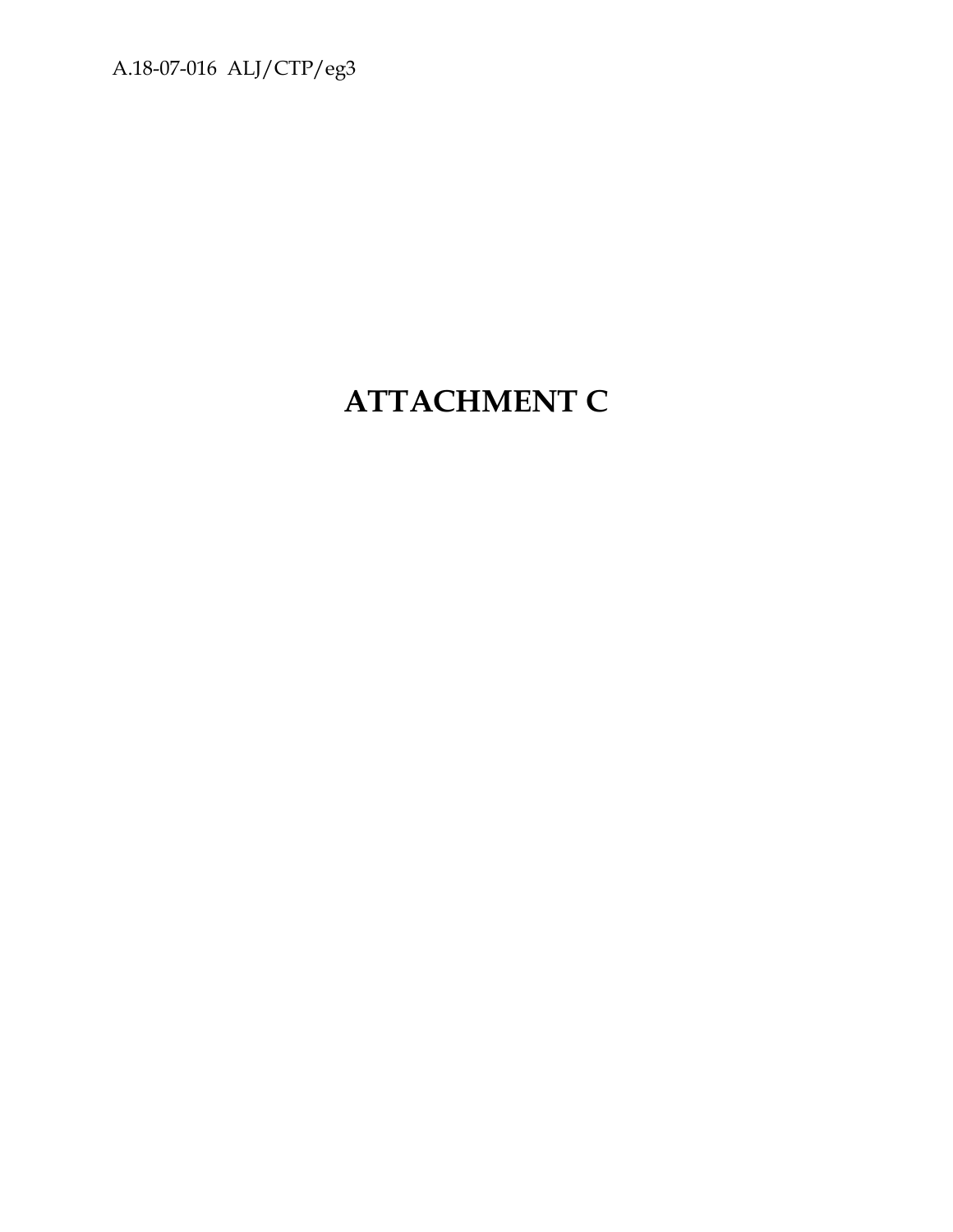## **ATTACHMENT C**

## **ANNUAL REPORT**

An original and a machine readable, copy using Microsoft Word or compatible format must be submitted to the California Public Utilities Commission, State Office Building, 505 Van Ness Avenue, Room 3107, San Francisco, CA 94102-3298, no later than March 31st of the year following the calendar year for which the annual report is submitted.

Failure to submit this information on time may result in a penalty as provided for in Pub. Util. Code §§ 2107 and 2108.

Required information:

- 1. Exact legal name and U # of the reporting utility.
- 2. Address.
- 3. Name, title, address, and telephone number of the person to be contacted concerning the reported information.
- 4. Name and title of the officer having custody of the general books of account and the address of the office where such books are kept.
- 5. Type of organization (e.g., corporation, partnership, sole proprietorship, etc.).

If incorporated, specify:

- a. Date of filing articles of incorporation with the Secretary of State.
- b. State in which incorporated.
- 6. Number and date of the Commission decision granting the Certificate of Public Convenience and Necessity.
- 7. Date operations were begun.
- 8. Description of other business activities in which the utility is engaged.
- 9. List of all affiliated companies and their relationship to the utility. State if affiliate is a:
	- a. Regulated public utility.
	- b. Publicly held corporation.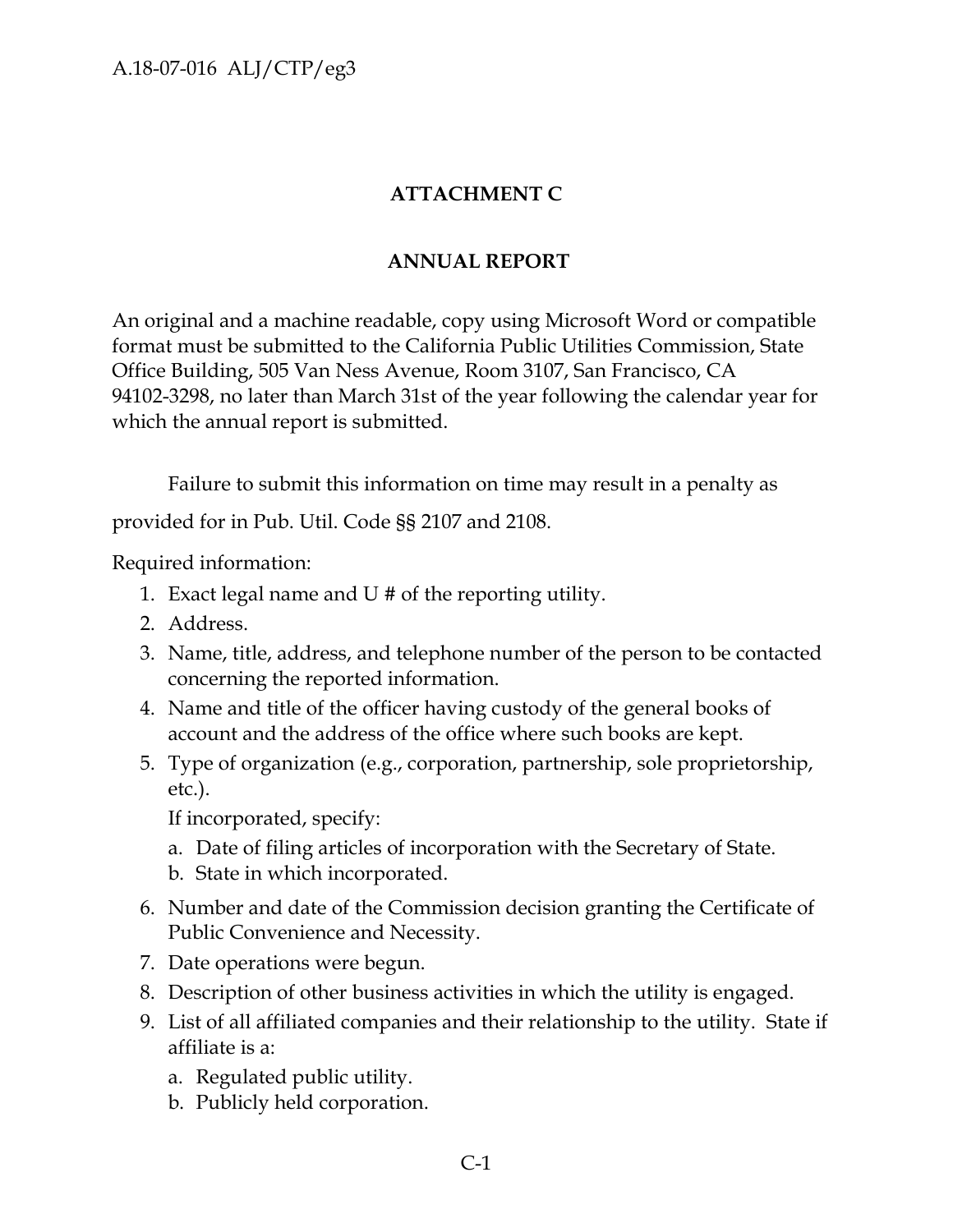- 10. Balance sheet as of December 31st of the year for which information is submitted.
- 11. Income statement for California operations for the calendar year for which information is submitted.
- 12. Cash Flow statement as of December 31st of the calendar year for which information is submitted, for California operations only.

For answers to any questions concerning this report, call (415) 703-2883.

## **(END OF ATTACHMENT C)**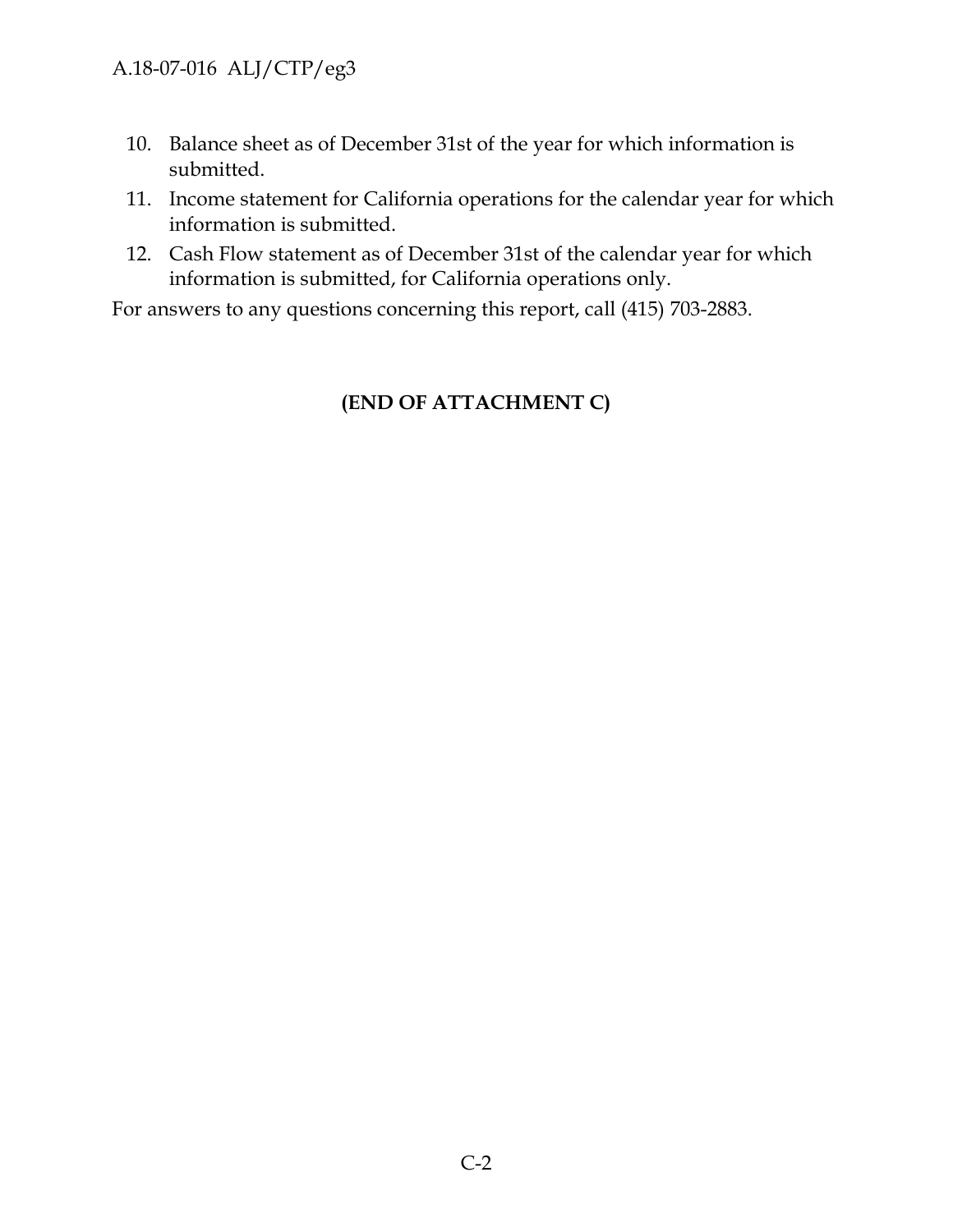## **ATTACHMENT D**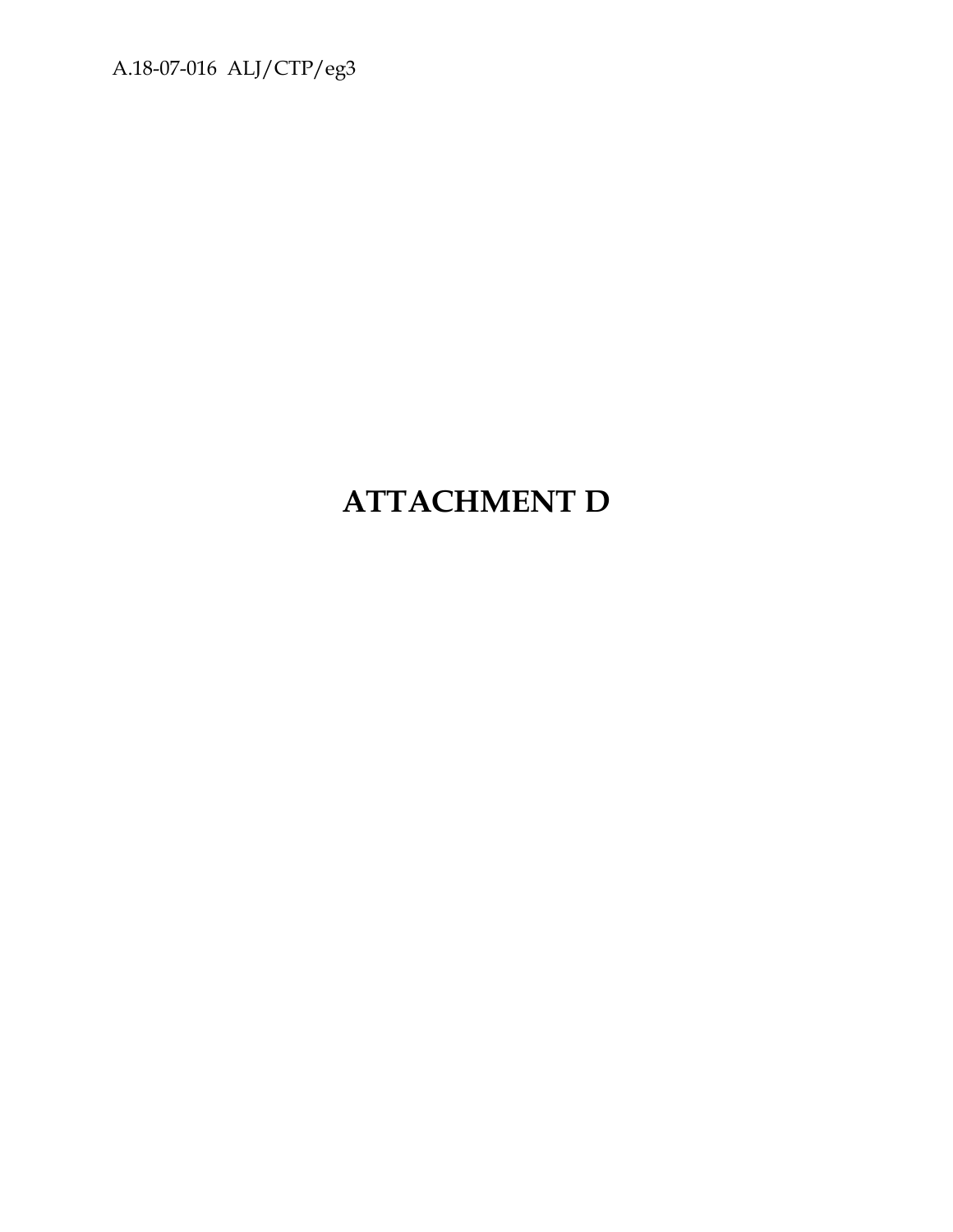## **ATTACHMENT D**

## **CALENDAR YEAR AFFILIATE TRANSACTION REPORT**

An original and a machine readable, copy using Microsoft Word and Excel, or compatible format must be submitted to the California Public Utilities Commission, State Office Building, 505 Van Ness Avenue, Room 3107, San Francisco, CA 94102-3298, no later than May 1st of the year following the calendar year for which the annual report is submitted.

1. Each utility must list and provide the following information for each affiliated entity and regulated subsidiary that the utility had during the period covered by the Annual Affiliate Transaction Report.

- Form of organization (e.g., corporation, partnership, joint venture, strategic alliance, etc.);
- Brief description of business activities engaged in;
- Relationship to the utility (e.g., controlling corporation, subsidiary, regulated subsidiary, affiliate);
- Ownership of the utility (including type and percent ownership)
- Voting rights held by the utility and percent; and
- Corporate officers.

2. The utility must prepare and submit a corporate organization chart showing any and all corporate relationships between the utility and its affiliated entities and regulated subsidiaries in #1 above. The chart must have the controlling corporation (if any) at the top of the chart, the utility and any subsidiaries and/or affiliates of the controlling corporation in the middle levels of the chart, and all secondary subsidiaries and affiliates (e.g., a subsidiary that in